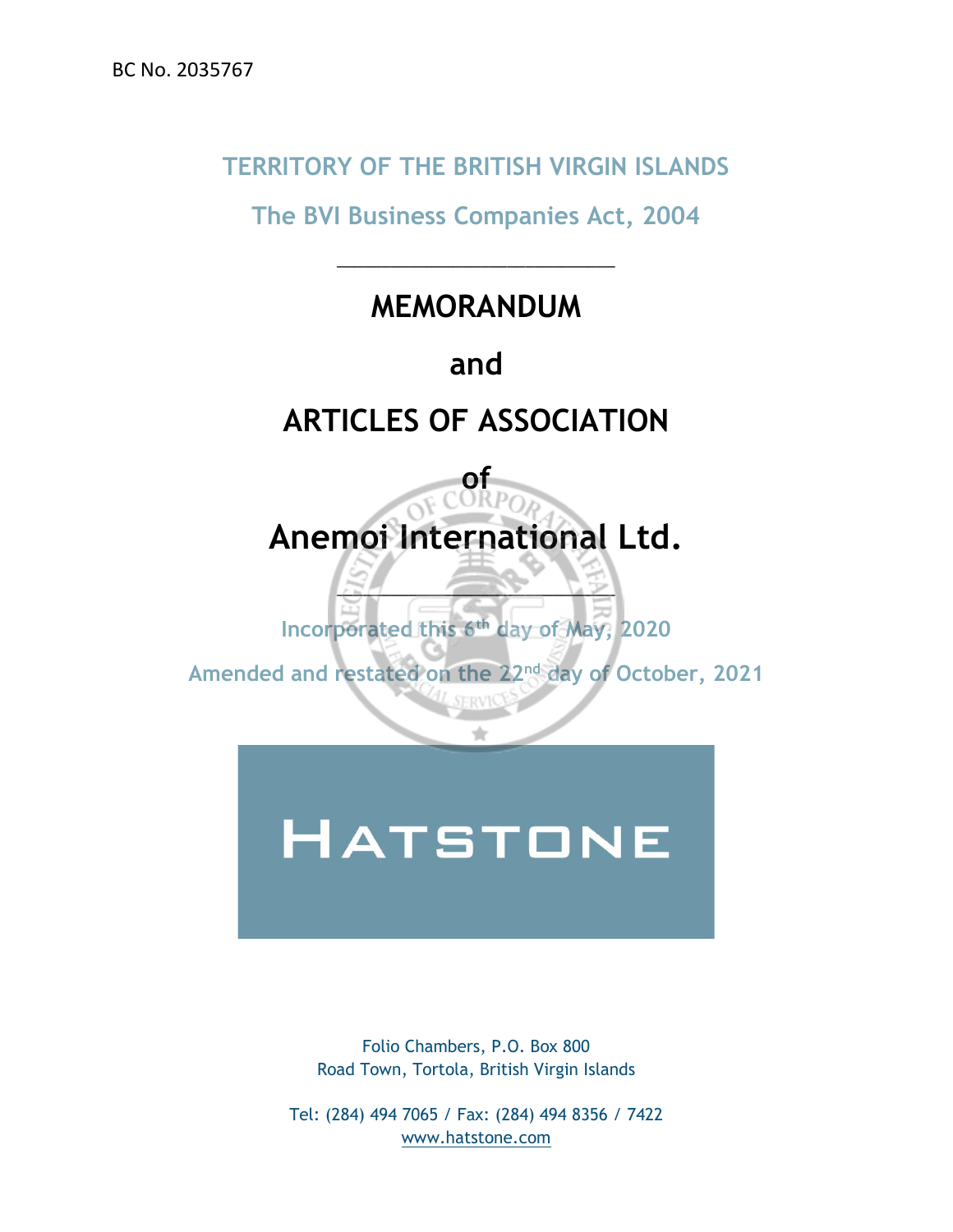# **TERRITORY OF THE BRITISH VIRGIN ISLANDS**

# **THE BVI BUSINESS COMPANIES ACT, 2004**

# **(the "Act")**

# **MEMORANDUM OF ASSOCIATION**

# **OF**

#### **ANEMOI INTERNATIONAL LTD**

#### **1. NAME**

The name of the Company is Anemoi International Ltd.

#### **2. COMPANY LIMITED BY SHARES**

The Company is a company limited by shares. The liability of each member is limited to the amount from time to time unpaid on such member's shares.

OF CORPO

# **3. REGISTERED OFFICE**

The first registered office of the Company will be situated at the office of the registered agent which is at Folio Chambers, P.O. Box 800, Road Town, Tortola, British Virgin Islands or such other place as the directors or members may from time to time decide, being the office of the registered agent.

# **4. REGISTERED AGENT**

The first registered agent of the Company will be Hatstone Trust Company (BVI) Limited of Folio Chambers, P.O. Box 800, Road Town, Tortola, British Virgin Islands or such other registered agent as the directors or members may decide from time to time.

# **5. GENERAL OBJECTS AND POWERS**

Subject to Regulation 6 below the objects for which the Company is established are unrestricted and the Company shall have full power and authority to carry out any object not prohibited by the Act or as the same may be revised from time to time, or any other law of the British Virgin Islands.

# **6. LIMITATIONS ON THE COMPANY'S BUSINESS**

For the purposes of section 9(4) of the Act the Company has no power to:

- (a) carry on banking or trust business, unless it is licensed under the Banks and Trust Companies Act, 1990;
- (b) carry on business as an insurance or as a reinsurance company, insurance agent or insurance broker, unless it is licensed under an enactment authorising it to carry on that business;
- (c) carry on the business of company management unless it is licensed under the Companies Management Act, 1990;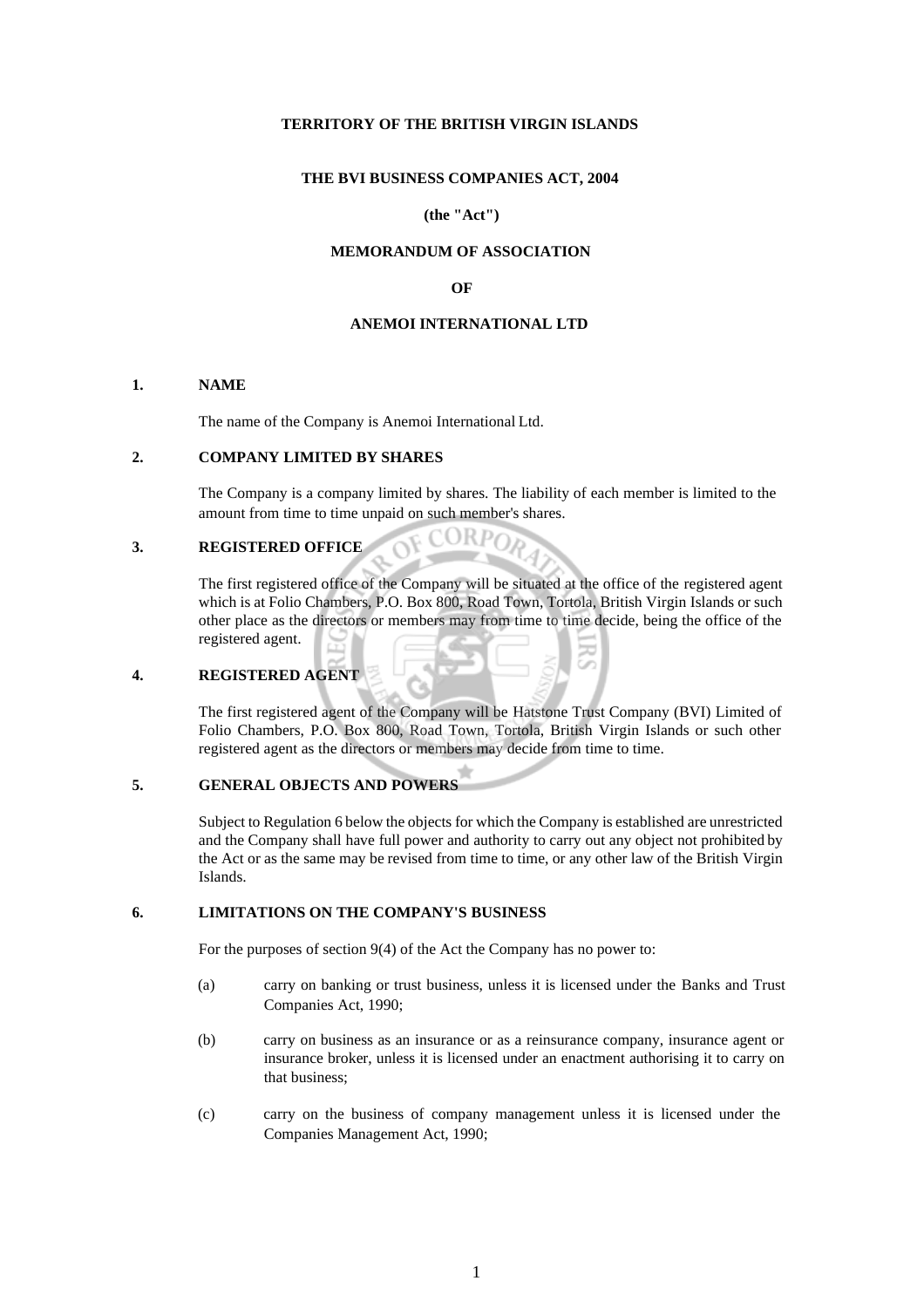- (d) carry on the business of providing the registered office or the registered agent for companies incorporated in the British Virgin Islands; or
- (e) carry on the business as a mutual fund, mutual fund manager or mutual fund administrator unless it is licensed under the Mutual Funds Act, 1996.

# **7. AUTHORISED SHARES**

- (a) The Company is authorised to issue an unlimited number of shares of one class with a par value of US\$0.001 each.
- (b) The shares in the Company shall be issued in the currency of the United States of America.
- (c) Each ordinary share in the Company confers on the holder:
	- (i) the right to one (1) vote at a meeting of the members of the Company or on any resolution of the members of the Company;
	- (ii) the right to an equal share in any dividend paid by the Company in accordance with the Act; and
	- (iii) the right to an equal share in the distribution of the surplus assets of the Company.  $ORP$
- (d) The shares in the Company are subject to redemption at the option of the Company as set out in Article 33.

# **8. REGISTERED SHARES ONLY**

Shares in the Company may only be issued as registered shares and the Company is not authorised to issue bearer shares. Registered shares may not be exchanged for bearer shares or converted to bearer shares.

# **9. AMENDMENTS**

Subject to the provisions of the Act, the Company shall by resolution of the directors or members have the power to amend or modify any of the conditions contained in this Memorandum of Association.

We, Hatstone Trust Company (BVI) Limited of Folio Chambers, P.O. Box 800, Road Town, Tortola, British Virgin Islands in our capacity as registered agent for the Company hereby apply to the Registrar for the incorporation of the Company this 6th day of May, 2020.

Incorporator

Sgd. Calum McKenzie Authorized Signatory Hatstone Trust Company (BVI) Limited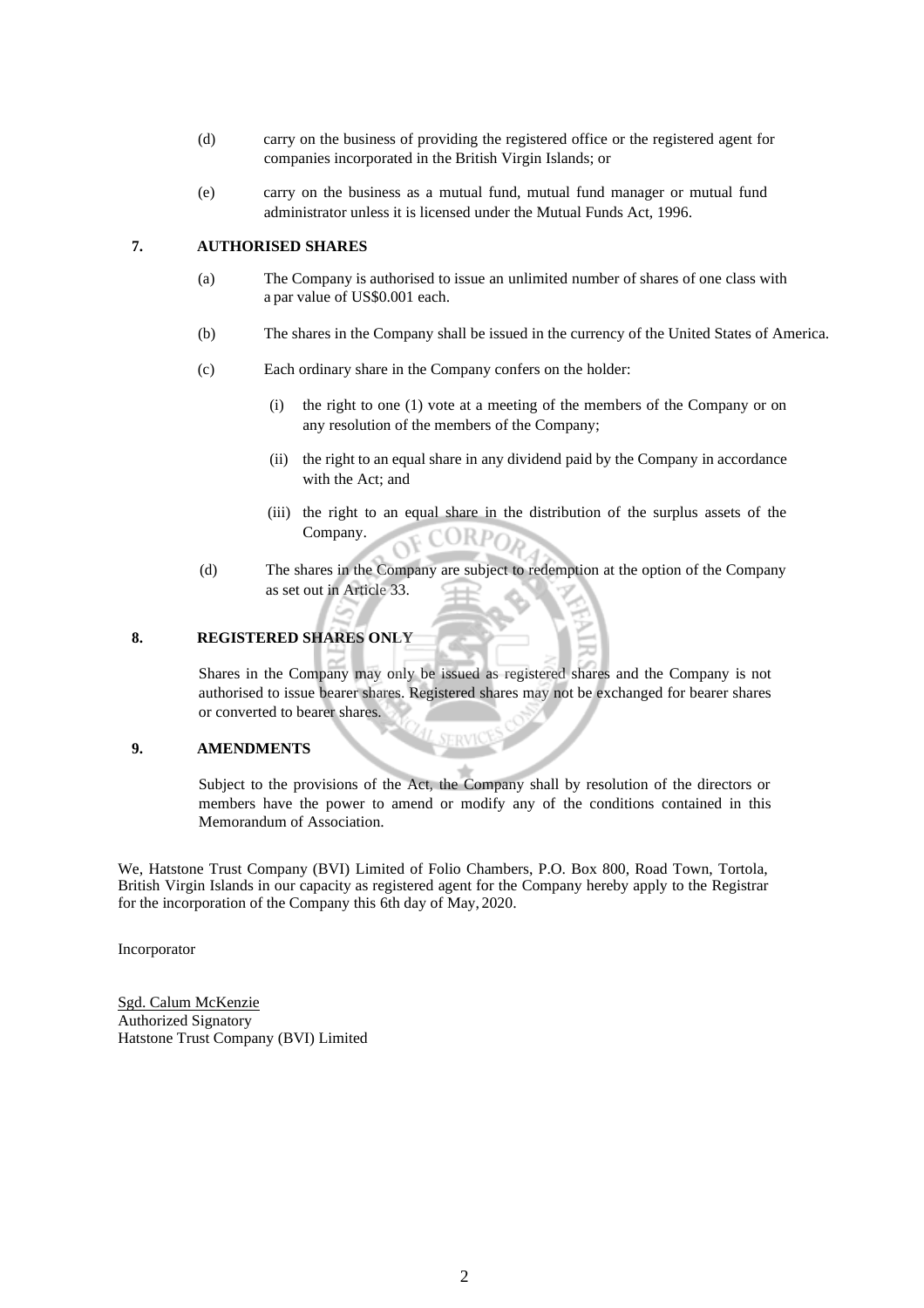#### **TERRITORY OF THE BRITISH VIRGIN ISLANDS**

#### **THE BVI BUSINESS COMPANIES ACT, 2004**

#### **ARTICLES OF ASSOCIATION**

#### **OF**

#### **ANEMOI INTERNATIONAL LTD**

ORD

#### **INTERPRETATION**

1. References in these Articles of Association ("**Articles**") to the Act shall mean the BVI Business Companies Act, 2004. The following Articles shall constitute the Articles of the Company. In these Articles, unless provided otherwise words and expressions defined in the Act shall have the same meaning and, unless otherwise required by the context, the singular shall include the plural and vice versa, the masculine shall include the feminine and the neuter and references to persons shall include corporations and all legal entities capable of having a legal existence.

# **SHARES**

- 2. Every person whose name is entered as a member in the share register, being the holder of registered shares, shall without payment, be entitled to a certificate signed by a director or under the common seal of the Company with or without the signature of any director or officer of the Company specifying the share or shares held and the par value thereof, provided that in respect of shares held jointly by several persons, the Company shall not be bound to issue more than one certificate and delivery of a certificate for a share to one of several joint holders shall be sufficient delivery to all.
- 3. If a certificate is worn out or lost it may be renewed on production of the worn out certificate, or on satisfactory proof of its loss together with such indemnity as the directors may reasonably require. Any member receiving a share certificate shall indemnify and hold the Company and its officers harmless from any loss or liability which it or they may incur by reason of wrongful or fraudulent use or representation made by any person by virtue of the possession of such a certificate.

# **SHARES AND VARIATION OF RIGHTS**

- 4. Shares and other securities may be issued at such times, to such persons, for such consideration and on such terms as the directors may by resolution of directors determine.
- 5. A share may be issued for consideration in any form or combination of forms, including money, a promissory note, or other written obligation to contribute money or property, real property, personal property (including goodwill and know-how), services rendered or a contract for future services.
- 6. A bonus share issued by the Company shall be deemed to have been fully paid for on issue.
- 7. No shares may be issued for a consideration other than money, which is in whole or in part, other than money, unless a resolution of directors has been passed stating:
	- (a) the amount to be credited for the issue of the shares;
	- (b) that, in the opinion of the directors, the present cash value of the non-money consideration and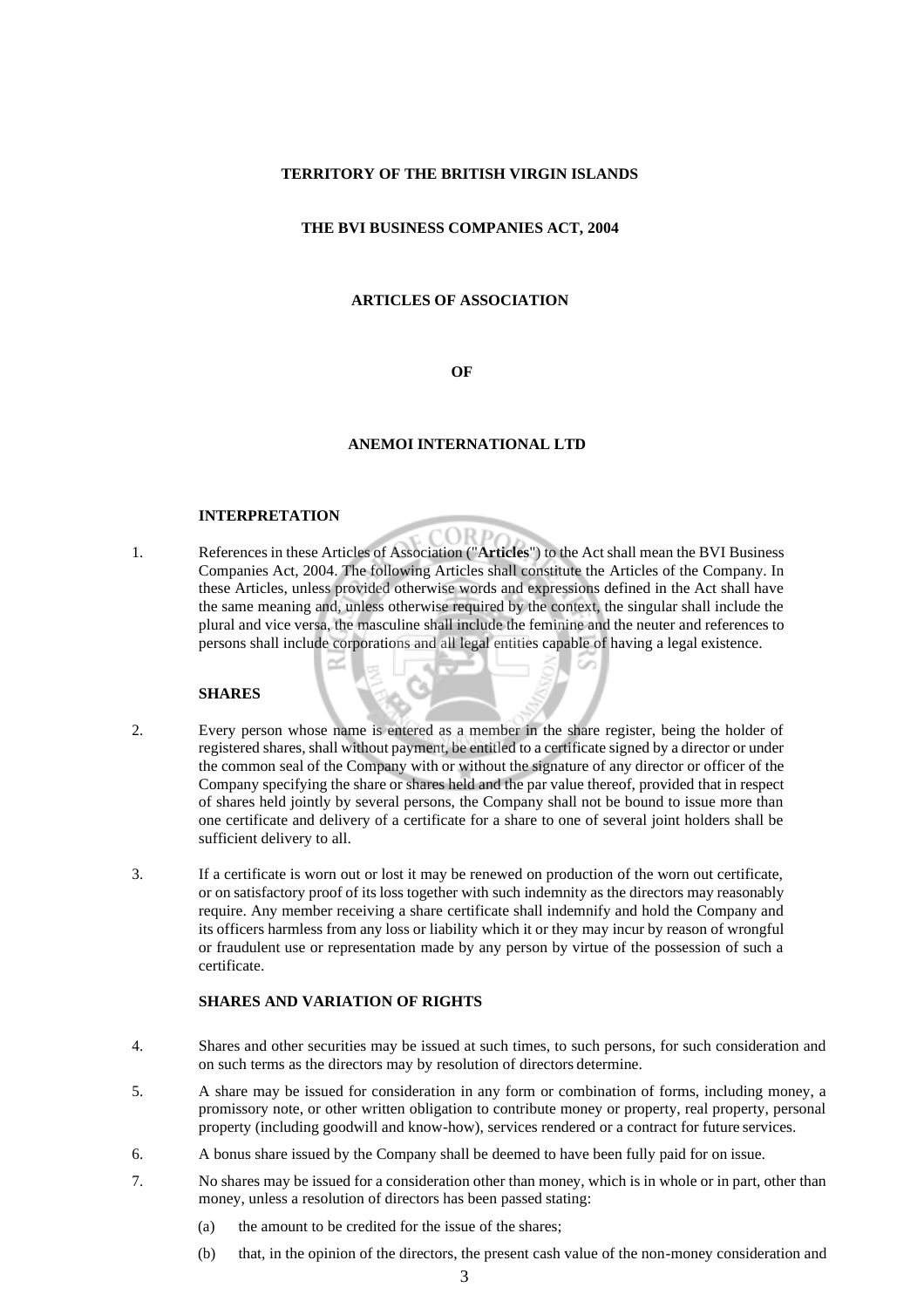money consideration, if any, is not less than the amount to be credited for the issue of the shares.

- 8. Subject to the provisions of these Articles, the unissued shares of the Company (whether forming part of the original or any increased authorised shares) shall be at the disposal of the directors who may offer, allot, grant options over or otherwise dispose of them to such persons at such times and for such consideration, being not less than the par value of the shares being disposed of, and upon such terms and conditions as the directors may determine.
- 9. Without prejudice to any special rights previously conferred on the holders of any existing shares or class of shares, any share in the Company may be issued with such preferred, deferred or other special rights or such restrictions, whether in regard to dividend, voting or otherwise as the directors may from time to time determine.
- 10. Subject to the provisions of the Act in this regard, shares may be issued on the terms that they are redeemable, or at the option of the Company be liable to be redeemed on such terms and in such manner as the directors before or at the time of the issue of such shares may determine.
- 11. The directors may redeem any share issued by the Company at a premium.
- 12. If at any time the Company is authorised to issue shares of more than one class the rights attached to any class (unless otherwise provided by the terms of issue of the shares of that class) may, whether or not the Company is being wound up, be varied with the consent in writing of the holders of not less than three-fourths of the issued shares of that class and the holders of not less than three-fourths of the issued shares of any other class of shares which may be affected by such variation.
- 13. The rights conferred upon the holders of the shares of any class issued with preferred or other rights shall not, unless otherwise expressly provided by the terms of issue of the shares of that class, be deemed to be varied by the creation or issue of further shares ranking pari passu therewith.
- 14. Except as required by the Act, no person shall be recognised by the Company as holding any share upon any trust, and the Company shall not be bound by or be compelled in any way to recognise (even when having notice thereof) any equitable, contingent, future or partial interest in any share or any interest in any fractional part of a share or (except as provided by these Articles or by the Act) any other rights in respect of any share except any absolute right to the entirety thereof by the registered holder.
- 15. Nothing in these Articles shall require title to any shares or other securities of the Company to be evidenced by a certificate if the Act and the rules of the London Stock Exchange plc (the "**London Stock Exchange**") permit otherwise.
- 16. Subject to the Act and the rules of the London Stock Exchange, the board of directors of the Company (the "**Board**") without further consultation with the holders of any shares or securities of the Company may resolve that any class or series of shares or other securities of the Company from time to time in issue or to be issued (including shares in issue at the date of the adoption of these Articles) may be issued, held, registered, converted to, transferred or otherwise dealt with in uncertificated form in accordance with the Uncertificated Securities Regulations 2001 (SI 2001/3755) (as amended from time to time) (the "**Regulations**") and practices instituted by the operator of the relevant system and no provision of these Articles will apply to any uncertificated share or other securities of the Company to the extent that they are inconsistent with the holding of such shares or other securities in uncertificated form or the transfer of title to any such shares or other securities by means of a relevant system or any provision of the Regulations.
- 17. Conversion of shares held in certificated form into shares held in uncertificated form, and vice versa, may be made in such manner as the Board may, in its absolute discretion, thinks fit (subject always to the Regulations and the requirements of the relevant system concerned). The Company shall enter on the register of members how many shares are held by each shareholder in uncertificated form and in certificated form and shall maintain the register of members in each case as is required by the Regulations and the relevant system concerned. Notwithstanding any provision of these Articles, a class or series of shares shall not be treated as two classes by virtue only of that class or series comprising both certificated shares and uncertificated shares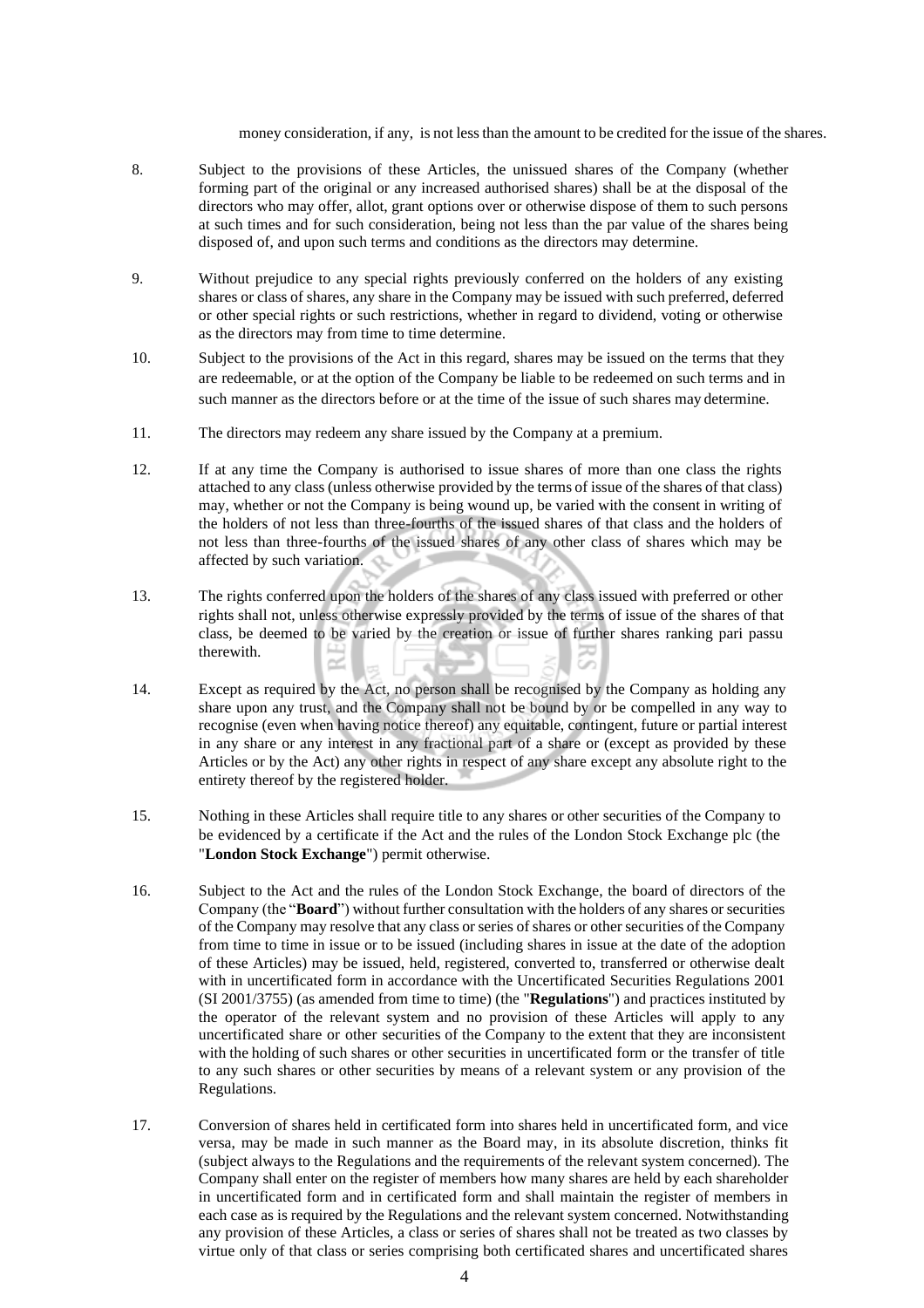or as a result of any provision of these Articles or the Regulations which apply only in respect of certificated or uncertificated shares.

# **TRANSFER OF SHARES**

- 18. Shares in the Company shall be transferred by a written instrument of transfer signed by the transferor and containing the name and address of the transferee. The instrument of transfer shall also be signed by the transferee if registration as a holder of the shares imposes a liability to the Company on the transferee. The instrument of transfer of a registered share shall be sent to the Company for registration.
- 19. If the directors of the Company are satisfied that an instrument of transfer relating to shares has been signed but that the instrument has been lost or destroyed, subject to article 3 they may resolve by resolution of directors:
	- (a) to accept such evidence of the transfer of shares as they consider appropriate; and
	- (b) that the transferee's name should be entered in the register of members notwithstanding the absence of the instrument of transfer
- 20. In the case of uncertificated shares, and subject to the Act, a shareholder shall be entitled to transfer his shares and other securities by means of a relevant system and the operator of the relevant system shall act as agent of the shareholders for the purposes of the transfer of shares or other securities.
- 21. Any provision in these Articles in relation to the shares of the Company shall not apply to any uncertificated shares to the extent that they are inconsistent with the holding of any shares in uncertificated form, the transfer of title to any shares by means of a relevant system and any provision of the Regulations.
- 22. Subject to the Memorandum of Association, these Articles and to Section 54(5) of the Act, the Company shall, on receipt of an instrument of transfer, enter the name of the transferee of the share in the register of members unless the directors resolve to refuse or delay the registration of the transfer for reasons that shall be specified in the resolution.

## **TRANSMISSION OF SHARES**

- 23. Subject to Sections 52(2) and 53 of the Act, the executor or administrator of a deceased member, the guardian of an incompetent member or the trustee of a bankrupt member shall be the only person recognised by the Company as having any title to his share, save that and only in the event of death, incompetence or bankruptcy of any member or members of the Company as a consequence of which the Company no longer has any directors or members, then upon the production of any documentation which is reasonable evidence of the applicant being entitled to:
	- (a) a grant of probate of the deceased's will, or grant of letters of administration of the deceased's estate, or confirmation of the appointment as executor or administrator (as the case may be), of a deceased member's estate; or
	- (b) the appointment of a guardian of an incompetent member; or
	- (c) the appointment as trustee of a bankrupt member; or
	- (d) upon production of any other reasonable evidence of the applicant's beneficial ownership of, or entitlement to the shares,

to the Company's registered agent in the British Virgin Islands together with (if so requested by the registered agent) a notarised copy of the share certificate(s) of the deceased, incompetent or bankrupt member, an indemnity in favour of the registered agent and appropriate legal advice in respect of any document issued by a foreign court, then the administrator, executor, guardian or trustee in bankruptcy (as the case may be) notwithstanding that their name has not been entered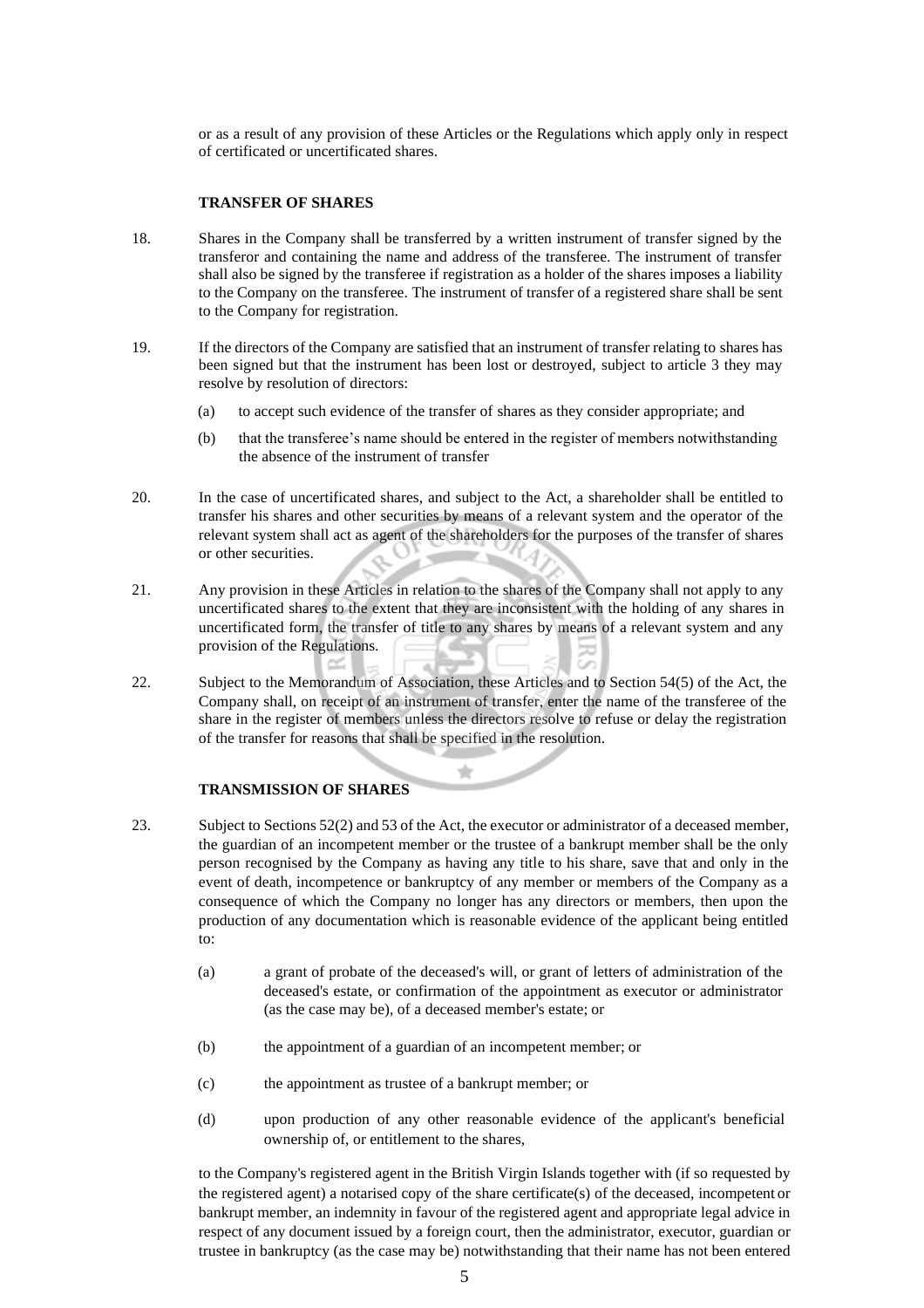in the share register of the Company, may by written resolution of the applicant, endorsed with written approval by the registered agent, be appointed a director of the Company or entered in the share register as the legal and or beneficial owner of the shares.

- 24. The production to the Company of any document which is reasonable evidence of:
	- (a) a grant of probate of the will, or grant of letters of administration of the estate, or confirmation of the appointment as executor, of a deceased member; or
	- (b) the appointment of a guardian of an incompetent member; or
	- (c) the trustee of a bankrupt member; or
	- (d) the applicant's legal and or beneficial ownership of the shares,

shall be accepted by the Company even if the deceased, incompetent member or bankrupt member is domiciled outside the British Virgin Islands if the document is issued by a foreign court which had competent jurisdiction in the matter. For the purposes of establishing whether or not a foreign court had competent jurisdiction in such a matter the directors may obtain appropriate legal advice. The directors may also require an indemnity to be given by the executor, administrator, guardian or trustee in bankruptcy.

- 25. Any person becoming entitled by operation of law or otherwise to a share or shares in consequence of the death, incompetence or bankruptcy of any member may be registered as a member upon such evidence being produced as may reasonably be required by the directors. An application by any such person to be registered as a member shall for all purposes be deemed to be a transfer of shares of the deceased, incompetent or bankrupt member and the directors shall treat it as such.
- 26. Any person who has become entitled to a share or shares in consequence of the death, incompetence or bankruptcy of any member may, instead of being registered himself, request in writing that some person to be named by him be registered as the transferee of such share or shares and such request shall likewise be treated as if it were a transfer.
- 27. What amounts to incompetence on the part of a person is a matter to be determined by the court having regard to all the relevant evidence and the circumstances of the case.

# **COMPULSORY TRANSFER OF SHARES**

- 28. If it shall come to the notice of the Board that any shares:
	- (a) are or may be owned or held directly or beneficially by any person that is an employee benefit plan subject to Title I of ERISA, or other plan subject to Section 4975 of the US Internal Revenue Code of 1986, as amended, and in the opinion of the Board the assets of the Company may be considered "plan assets" within the meaning of Section 3(42) of ERISA; or
	- (b) are or may be owned or held directly or beneficially by any person to whom a transfer of shares or whose ownership or holding of any shares might in the opinion of the Board require registration of the Company as an investment company under the US Investment Company Act; or
	- (c) are or may be owned or held directly or beneficially by any "United States person" (as defined in Section 957(c) of the US Internal Revenue Code of 1986, as amended) and such person's shareholding amounts to ten per cent, or more of the shares, unless otherwise approved by the Board,

#### (collectively, a **"Prohibited Person"),**

the Board may serve written notice (hereinafter called a **"Transfer Notice")** upon the person (or any one of such persons whose shares are registered in joint names)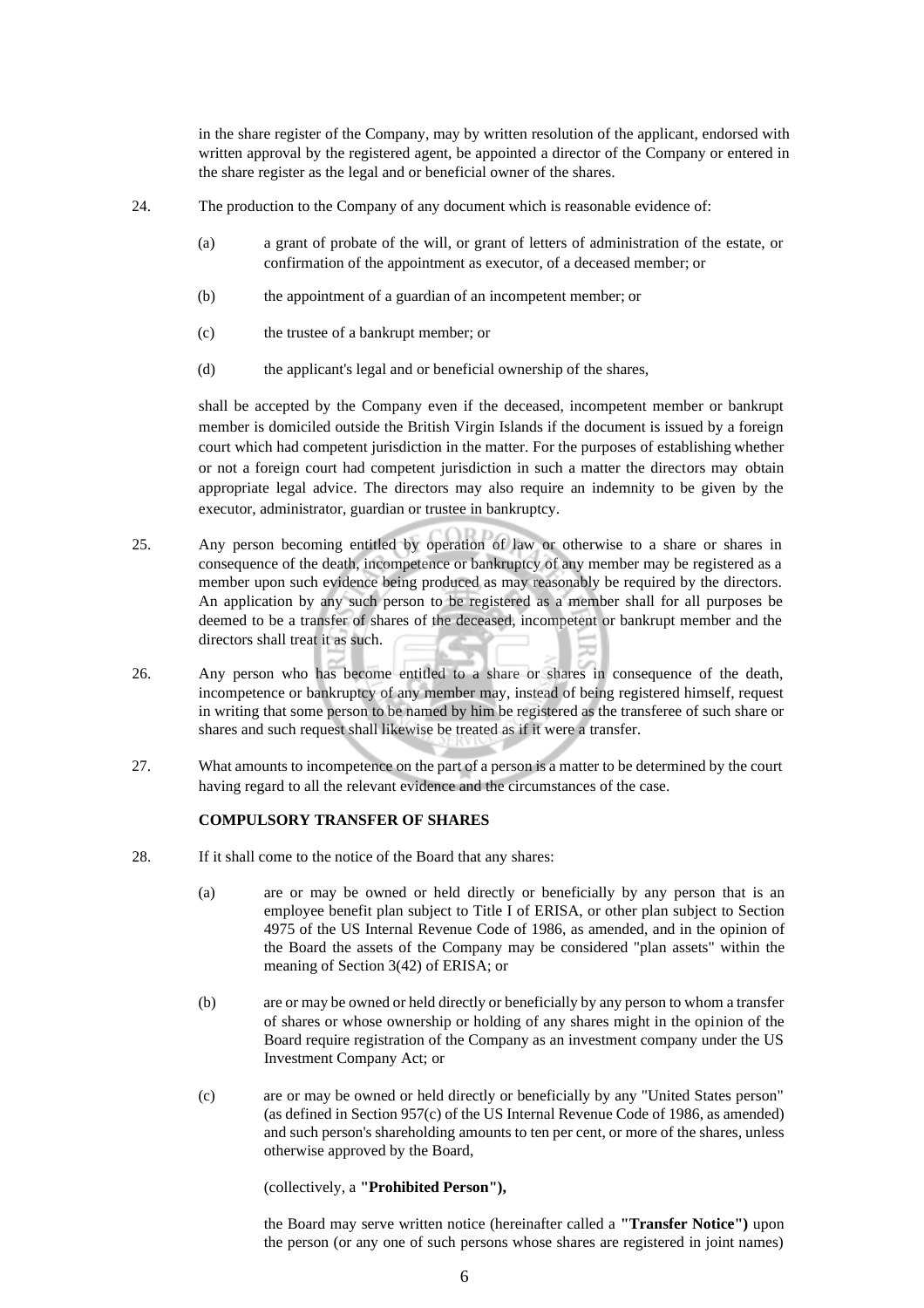appearing in the register as the holder (the **"Vendor")** of any of the shares concerned (the **"Relevant Shares")** requiring the Vendor within ten days (or such extended time as in all the circumstances the Board consider reasonable) to transfer (and/or procure the disposal of interests in) the Relevant Shares to another person who, in the sole and conclusive determination of the Board, would not fall within paragraph (a), (b) or (c) above (such a person being hereinafter called an **"Eligible Transferee").** On and after the date of such Transfer Notice, and until registration of a transfer of the Relevant Shares to which it relates pursuant to the provisions referred to in this paragraph or Article 29, the rights and privileges attaching to the Relevant Shares will be suspended and not capable of exercise.

- 29. If within ten days after the giving of a Transfer Notice (or such extended time as in the circumstances the Board consider reasonable) the Transfer Notice has not been complied with to the satisfaction of the Board, the Company may sell the Relevant Shares on behalf of the holder thereof by instructing a London Stock Exchange member firm to sell them at the best price reasonably obtainable at the time of sale to any one or more Eligible Transferees. To give effect to a sale the Board may authorise in writing any officer or employee or the secretary of the Company to transfer the Relevant Shares on behalf of the holder thereof (or any person who is automatically entitled to the shares by transmission or by law) or to cause the transfer of the Relevant Shares to the purchaser and in relation to an uncertificated share may require the CRESTCo to convert the share into certificated form and an instrument of transfer executed by that person shall be as effective as if it had been executed by the holder of, or the person entitled by transmission to, the Relevant Shares. The purchaser shall not be bound to see to the application of the purchase money and the title of the transferee shall not be affected by any irregularity in or invalidity of the proceedings connected to the sale. The net proceeds of the sale of the Relevant Shares, after payment of the Company's costs of the sale, shall be paid by the Company to the Vendor or, if reasonable enquiries have failed to establish the location of the Vendor, into a trust account at a bank designated by the Company, the associated costs of which shall be borne by such trust account. The Company may register or cause the registration ofthe transferee as holder of the Relevant Shares and thereupon the transferee shall become absolutely entitled thereto.
- 30. A person who becomes aware that he falls, or is likely to fall, within any of Article 28(a), (b), (c) or (d), shall forthwith, unless he has already received a Transfer Notice pursuant to the provisions referred to in Article 28 above either transfer the shares to one or more Eligible Transferees or give a request in writing to the Board for the issue of a Transfer Notice in accordance with the provisions referred to in Article 28. Every such request shall, in the case of certificated shares, be accompanied by the certificate(s) for the shares to which it relates.
- 31. Subject to the provisions of the Articles, the Board shall, unless any director has reason to believe otherwise, be entitled to assume without enquiry that none of the shares are held in such a way as to entitle the Board to serve a Transfer Notice in respect thereof. The Board may, however, at any time and from time to time call upon any holder (or any one of joint holders or a person who is automatically entitled to the shares by transmission or by law) of shares by notice in writing to provide such information and evidence as they require upon any matter connected with or in relation to such holders of shares. In the event of such information and evidence not being so provided within such reasonable period (not being less than ten clear days after service of the notice requiring the same) as may be specified by the Board in the said notice, the Board may, in its absolute discretion, treat any share held by such a holder or joint holders or person who is automatically entitled to the shares by transmission or by law as being held in such a way as to entitle them to service a Transfer Notice in respect thereof.
- 32. The Board will not be required to give any reasons for any decision, determination or declaration taken or made in accordance with these provisions. The exercise of the powers conferred by the provisions referred to in Article 28, 29 or 31 may not be questioned or invalidated in any case on the grounds that there was insufficient evidence of direct or indirect beneficial ownership or holding of shares by any person or that the true direct or beneficial owner or holder of any shares was otherwise than as appeared to the Board at the relevant date provided that the said powers have been exercised in good faith.

# **ACQUISITION OF OWN SHARES**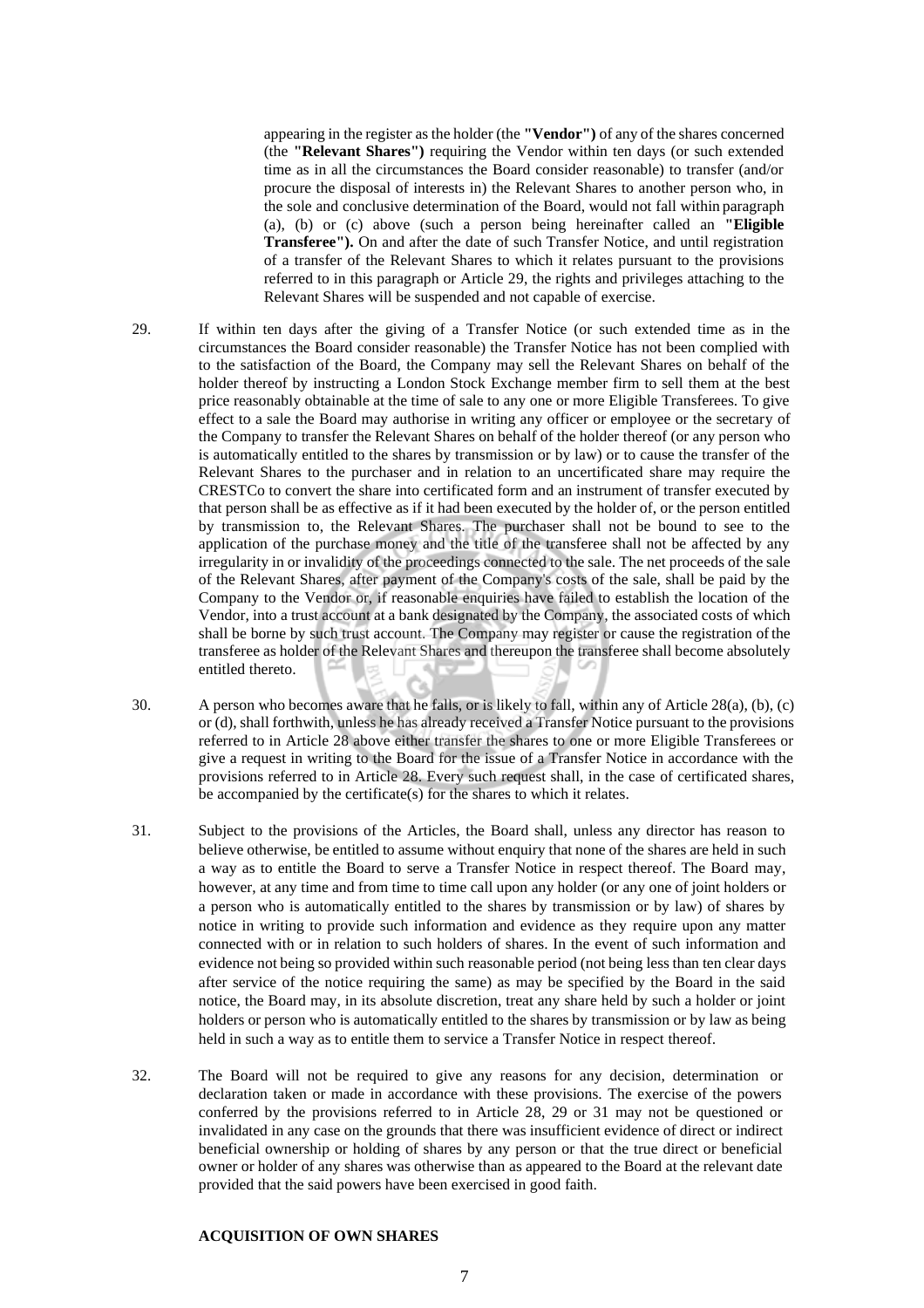33. Subject to the provisions of the Act in this regard, the directors may, on behalf of the Company purchase, redeem or otherwise acquire any of the Company's own shares for such consideration as they consider fit, and either cancel or hold such shares as treasury shares. The directors may dispose of any shares held as treasury shares on such terms and conditions as they may from time to time determine. Further, the Company may redeem its own shares for such amount, at such times and on such notice as the directors may determine, provided that any such redemption is pro rata to each shareholders' then percentage holding in the Company.

# **GENERAL MEETINGS**

- 34. An annual general meeting of the Company shall be held in each year other than the year of the Company's incorporation at such time (within a period of not more than eighteen months after the date of incorporation or not more than fifteen months after the holding of the last preceding annual general meeting), and place as may be determined by the Board. At least fourteen clear days' notice of such meeting shall be given to each shareholder.
- 35. Each general meeting, other than an annual general meeting, shall be called an extraordinary general meeting. General meetings may be held in any part of the world as may be determined by the Board.
- 36. The Board may, whenever it thinks fit, call extraordinary general meetings, and the Board shall call an extraordinary general meeting if requested in writing to do so by shareholder (the **"Petitioner")** entitled to exercise, at the date of deposit of the request not less than one-tenth of the total voting rights of the matter for which the meeting is being requested. The written request shall be made to the Board or the Secretary of the Company, to require an extraordinary general meeting to be called by the Board for the transaction of any business specified in such requisition; and such meeting shall be held within two months after the deposit of such request. If within fourteen days of such deposit the Board fails to proceed to convene such meeting the petitioners themselves may do so in the same manner, and all reasonable expenses incurred by the petitioners as a result of the failure of the Board shall be reimbursed to the petitioners by the Company.

# **NOTICE OF GENERAL MEETINGS**

- 37. At least fourteen clear days' notice of a general meeting shall be given to those persons whose name, on the date of the Notice is given, appear in the register of members and are entitled to vote at the general meeting. The notice of meeting must state the date, time and place of the meeting and the general nature of the business to be considered at the meeting.
- 38. The notice shall specify the day, time and place of the meeting and, in case of special business, the general nature of the business. Any notice of a general meeting to consider special business shall be accompanied by a statement regarding the effect of any proposed resolution on the Company in respect of such special business. The notice convening an annual general meeting shall specify the meeting as such. Notice of every general meeting shall be given to all shareholders, other than to such shareholders as, under the provisions of these Articles or the terms of issue of the shares they hold, are not entitled to receive such notices from the Company, and to each of the directors and the Company's auditors.
- 39. The Secretary may postpone any general meeting called in accordance with the provisions of these Articles (other than a meeting requisitioned under these Articles) provided that notice of postponement is given to each shareholder before the time for such meeting. Fresh notice of the date, time and place for the postponed meeting shall be given to each shareholder in accordance with the provisions of these Articles.
- 40. The inadvertent failure to give notice of a meeting or (in cases where instruments of proxyare sent out with the notice) to send such instrument of proxy to, or the fact that a shareholder has not received such notice or such instrument of proxy by, any person entitled to receive such notice shall not invalidate any resolution passed or the proceedings at that meeting.

#### **PROCEEDINGS AT GENERAL MEETINGS**

41. Shareholders may participate in any general meeting by means of such telephone or other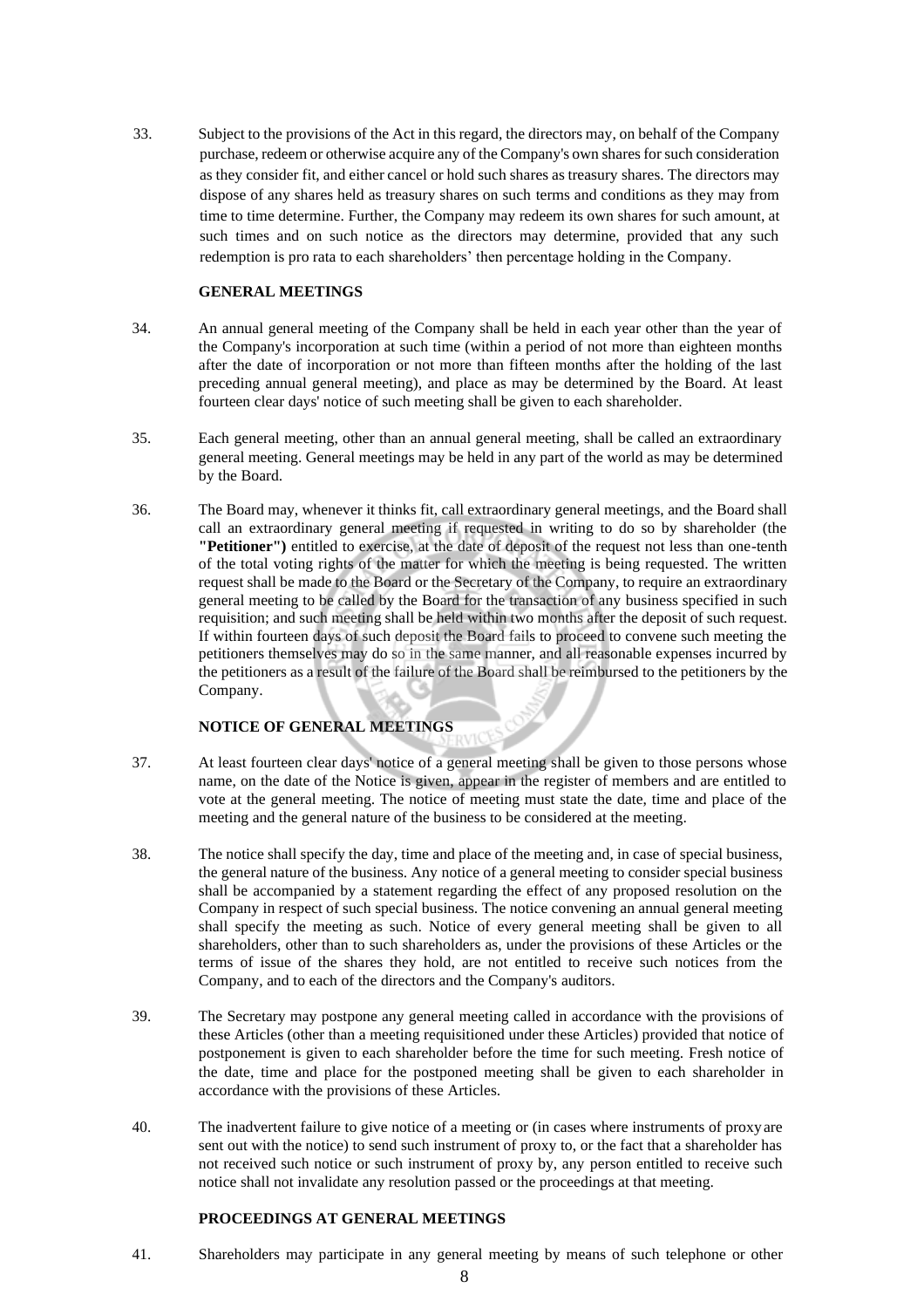electronic means as permit all persons participating in the meeting to hear and communicate with each other simultaneously and instantaneously, and participation in such a meeting shall constitute presence in person at such meeting.

- 42. All business shall be deemed special that is transacted at an extraordinary general meeting, and also all business that is transacted at an annual general meeting, with the exception of sanctioning dividends, the reading, considering and adopting of the accounts and balance sheet and the reports of the directors and the Company's auditors and other documents required to be annexed to the balance sheet, the election of directors and appointment oftheCompany's auditors and other officers in the place of those retiring, the fixing of the remuneration of the Company's auditors, and the voting of remuneration or extra remuneration to the directors.
- 43. No business, other than the appointment of a chairman of a meeting, shall be transacted at any general meeting unless a quorum of shareholders is present at the time when the meeting proceeds to business. Except as herein otherwise provided, two shareholders present in person (or in the case of a shareholder being a corporation by its duly authorised representative) or by proxy shall form a quorum, provided that if the Company shall at any time have only one shareholder, one shareholder present in person (or being a corporation by its duly authorised representative) or by proxy shall form a quorum, for the transaction of business at any general meeting of the Company held during such time.
- 44. If within thirty minutes (or such longer time not exceeding one hour as the chairman of the meeting may determine to wait) after the time appointed for the meeting a quorum is not present, the meeting, if convened at the request of shareholders, shall be dissolved. In any other case it shall stand adjourned to the same day in the next week at the same time and place or to such time and place as the Board may determine. If at such adjourned meeting a quorum is not present within half an hour from the time appointed for holding the meeting, the meeting shall be dissolved.
- 45. The chairman of the Board (if one is appointed) shall preside as chairman at every general meeting. If there is no chairman of the Board or at any meeting the chairman is not present within fifteen minutes after the time appointed for holding the meeting, or is not willing to act as chairman, the directors present shall choose one of their number to act, or if one director only is present he shall preside as chairman if willing to act. If no director is present, or if each of the directors present declines to take the chair, or if the chairman chosen retires from the chair, the shareholders present in person or by proxy and entitled to vote shall elect one of their number to be chairman.
- 46. At any general meeting the chairman is responsible for deciding in such manner as he considers appropriate whether any resolution proposed has been carried or not and the result of his decision shall be announced to the meeting and recorded in the minutes of the meeting. If the chairman has any doubt as to the outcome of the vote on a proposed resolution, he shall cause a poll to be taken of all votes cast upon such resolution. If the chairman fails to take a poll then any shareholder present in person or by proxy who disputes the announcement by the chairman of the result of any vote may immediately following such announcement demand that a poll be taken and the chairman shall cause a poll to be taken. If a poll is taken at any meeting, the result shall be announced to the meeting and recorded in the minutes of the meeting.
- 47. The chairman may, with the consent of any meeting at which a quorum is present (and shall if so directed by the meeting), adjourn the meeting from time to time and from place to place as the meeting shall determine, but no business shall be transacted at any adjourned meeting other than the business which might lawfully have been transacted at the meeting had the adjournment not taken place. When a meeting is adjourned for fourteen days or more, at least seven clear days' notice of the adjourned meeting shall be given specifying the time and place of the adjourned meeting but it shall not be necessary to specify in such notice the nature of the business to be transacted at the adjourned meeting and the general nature of the business to be transacted. Save as aforesaid, it shall be unnecessary to give notice of an adjournment.
- 48. If an amendment is proposed to any resolution under consideration but is in good faith ruled out of order by the chairman of the meeting, the proceedings on the substantive resolution shall not be invalidated by any error in such ruling. In the case of a resolution duly proposed as a special resolution, no amendment thereto (other than a mere clerical amendment to correct a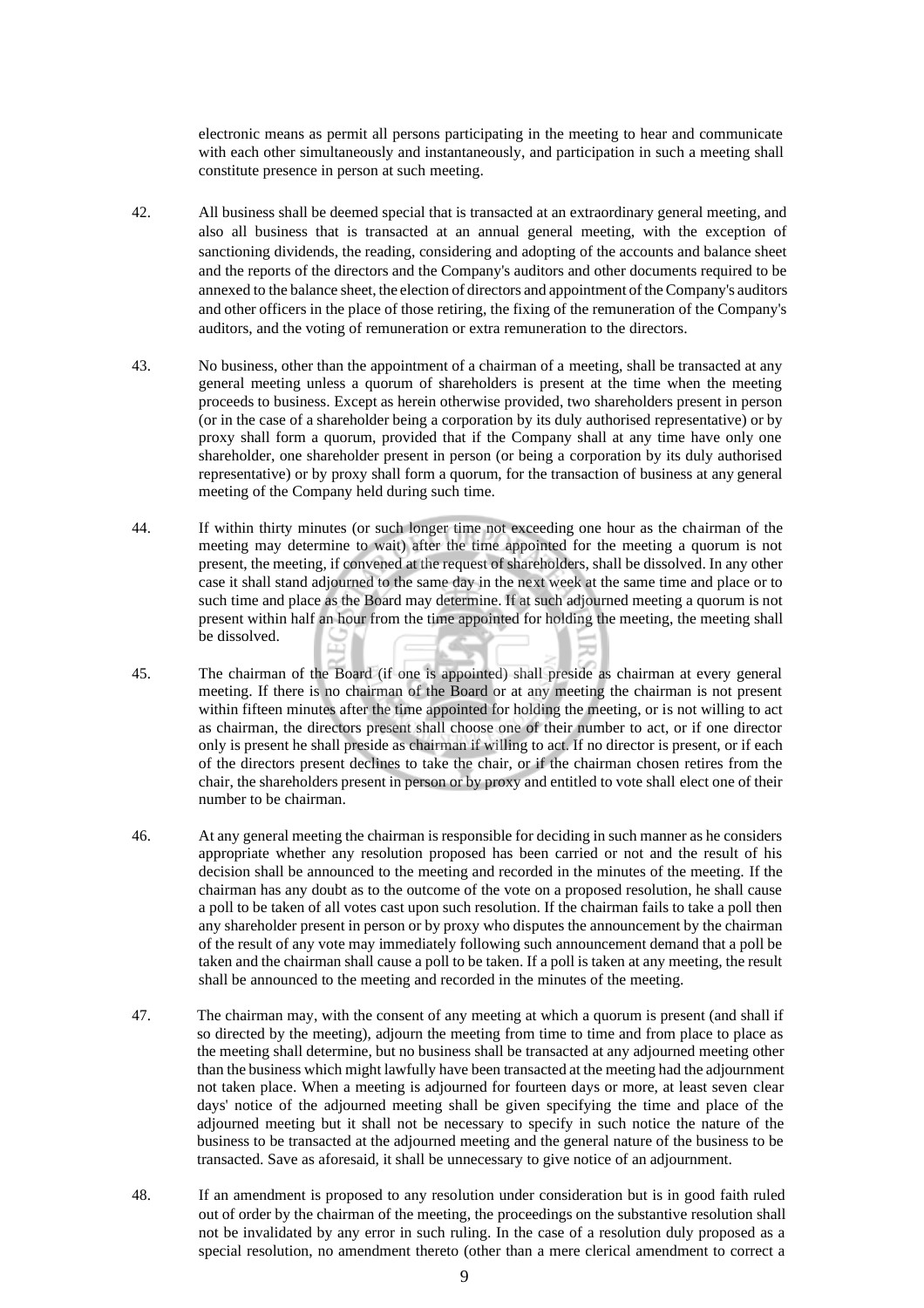patent error) may in any event be considered or voted upon.

# **VOTES OF MEMBERS**

- 49. At any meeting of members whether on a show of hands or on a poll every holder of a voting share present in person or by proxy shall have such number of votes as is attached to the share of which he is a holder.
- 50. Subject to the Memorandum of Association or these Articles, an action that may be taken by members of the Company at a meeting of members may also be taken by a resolution of members consented to in writing or by telex, telegram, cable or other written electronic communication, without the need for any notice.
- 51. If a committee is appointed for any member who is of unsound mind, that member may vote by such committee.
- 52. If two or more persons are jointly entitled to a registered share or shares and if more than one of such persons shall vote in person or by proxy at any meeting of members or in accordance with the terms of Article 49, the vote of that person whose name appears first among such voting joint holders in the share register shall alone be counted.
- 53. Votes may be given either personally or by proxy.
- 54. The instrument appointing a proxy shall be produced at the place appointed for the meeting before the time for holding the meeting at which the person named in such instrument proposes to vote.
- 55. Subject to Article 56 below, an instrument appointing a proxy shall be in such form as the Chairman of the meeting shall accept as properly evidencing the wishes of the member appointing the proxy.
- 56. The instrument appointing a proxy shall be in writing under the hand of the appointer unless the appointer is a corporation or other form of legal entity other than one or more individuals holding as joint owner in which case the instrument appointing a proxy shall be in writing under the hand of an individual duly authorised by such corporation or legal entity to execute the same. The Chairman of any meeting at which a vote is cast by proxy so authorised may call for a notarially certified copy of such authority which shall be produced within seven days of being so requested failing which the vote or votes cast by such proxy shall be disregarded.

#### **CORPORATIONS ACTING BY REPRESENTATIVES AT MEETINGS**

57. Any corporation or other form of corporate legal entity which is a member of the Company may by resolution of its directors or other governing body authorise such person as it thinks fit to act as its representative at any meeting of the members or any class of members of the Company, and the person so authorised shall be entitled to exercise the same powers on behalf of the corporation which he represents as that corporation could exercise if it were an individual member of the Company.

#### **DIRECTORS**

- 58. Subject to any subsequent amendment to change the number of directors, the number of the directors shall be not less than one or more than twelve.
- 59. The first director or directors shall be appointed by the registered agent of the Company. Thereafter, the directors shall be appointed by the members or the directors for such terms as the members or directors may determine and may be removed by the members or the directors by way of a resolution.
- 60. Notwithstanding the provisions of Section 114 of the Act, each director holds office until his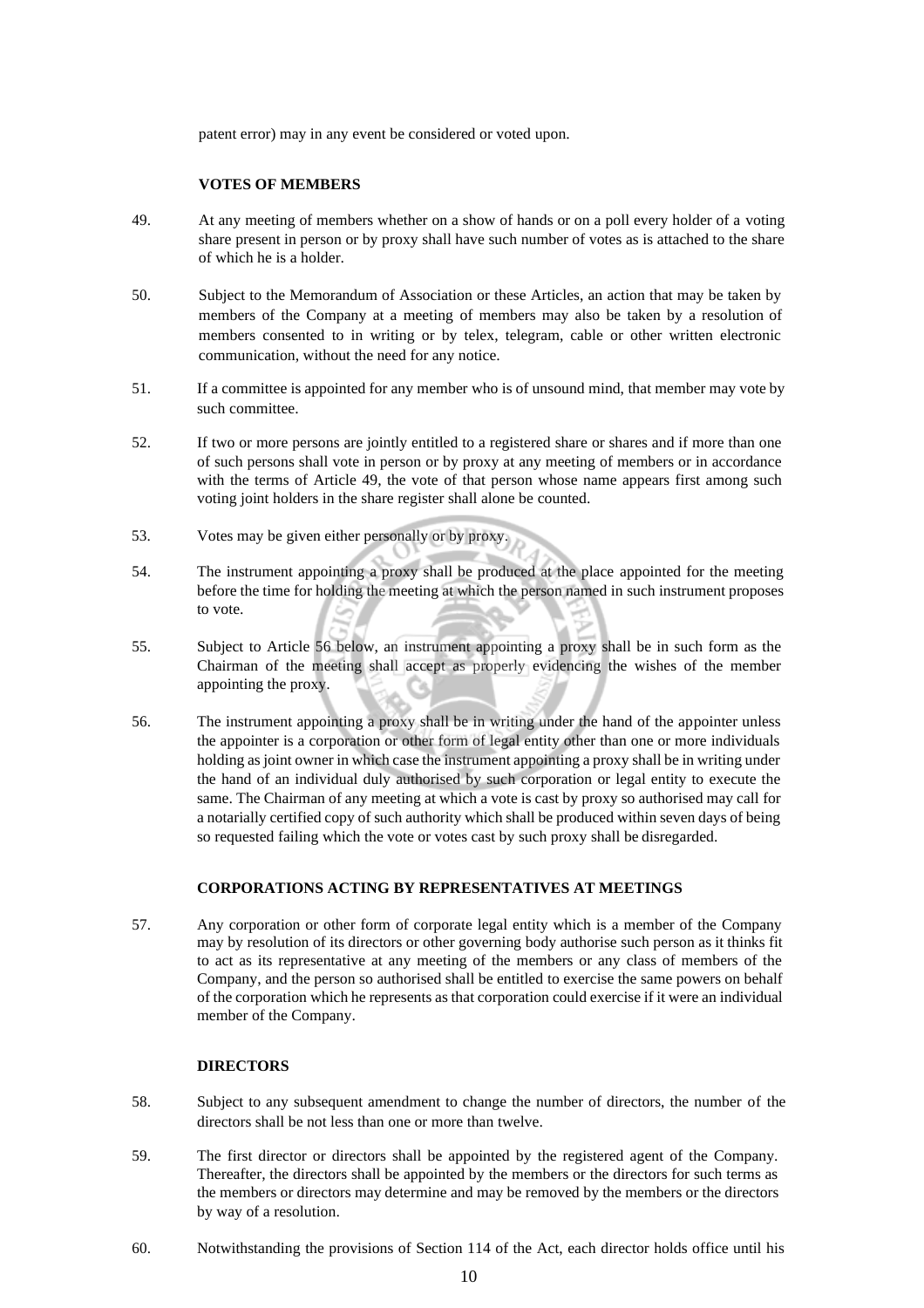successor takes office or until his earlier death, resignation or removal by the members as per Article 58 or a resolution passed by the majority of the remaining directors.

- 61. A vacancy in the Board may be filled by a resolution of members or a resolution passed by the majority of the remaining directors.
- 62. A director shall not require a share qualification, but nevertheless shall be entitled to attend and speak at any meeting of the members and at any separate meeting of the holders of any class of shares in the Company.
- 63. A director, by writing under his hand deposited at the registered office of the Company, may from time to time appoint another director or another person to be his alternate. Every such alternate shall be entitled to be given notice of meetings of the directors and to attend andvote as a director at any such meeting at which the director appointing him is not personally present and generally at such meeting to have and exercise all the powers, rights, duties and authorities of the director appointing him. Every such alternate shall be deemed to be an officer of the Company and shall not be deemed to be an agent of the director appointing him. If undue delay or difficulty would be occasioned by giving notice to a director of a resolution of which his approval is sought in accordance with Article 94 his alternate (if any) shall be entitled to signify approval of the same on behalf of that director. The remuneration of an alternate shall be payable out of the remuneration payable to the director appointing him, and shall consist of such portion of the last mentioned remuneration as shall be agreed between such alternate and the director appointing him. A director by writing under his hand deposited at the registered office of the Company may at any time revoke the appointment of an alternate appointed by him. If a director shall die or cease to hold the office of director, the appointment of his alternate shall thereupon cease and terminate.
- 64. No person shall be appointed as a director or alternate director of the Company unless he has consented in writing to be a director or alternate director.
- 65. The directors may, by resolution, fix the emolument of directors in respect of servicesrendered or to be rendered in any capacity to the Company. The directors may also be paid such travelling, hotel and other expenses properly incurred by them in attending and returning from meetings of the directors, or any committee of the directors or meetings of the members, or in connection with the business of the Company as shall be approved by resolution of the directors.
- 66. Any director who, by request, goes or resides abroad for any purposes of the Company, or who performs services which in the opinion of the Board go beyond the ordinary duties of a director, may be paid such extra remuneration (whether by way of salary, commission, participation in profits or otherwise) as shall be approved by resolution of the directors.
- 67. The Company may pay to a director who at the request of the Company holds any office (including a directorship) in, or renders services to, any company in which the Company may be interested, such remuneration (whether by way of salary, commission, participation in profits or otherwise) in respect of such office or services as shall be approved by resolution of the directors.
- 68. The office of director shall be vacated if the director:
	- (a) is removed from office by resolution of members; or
	- (b) is removed from office by resolution of the directors of the Company; or
	- (c) becomes disqualified to act as a director under Section 111 of the Act.
- 69. (a) A director may hold any other office or position of profit under the Company (except that of auditor) in conjunction with his office of director, and may act in a professional capacity to the Company on such terms as to remuneration and otherwise as the directors shall arrange.
	- (b) A director may be or become a director or officer of, or otherwise be interested in any company promoted by the Company, or in which the Company may be interested, as a member or otherwise and no such director shall be accountable for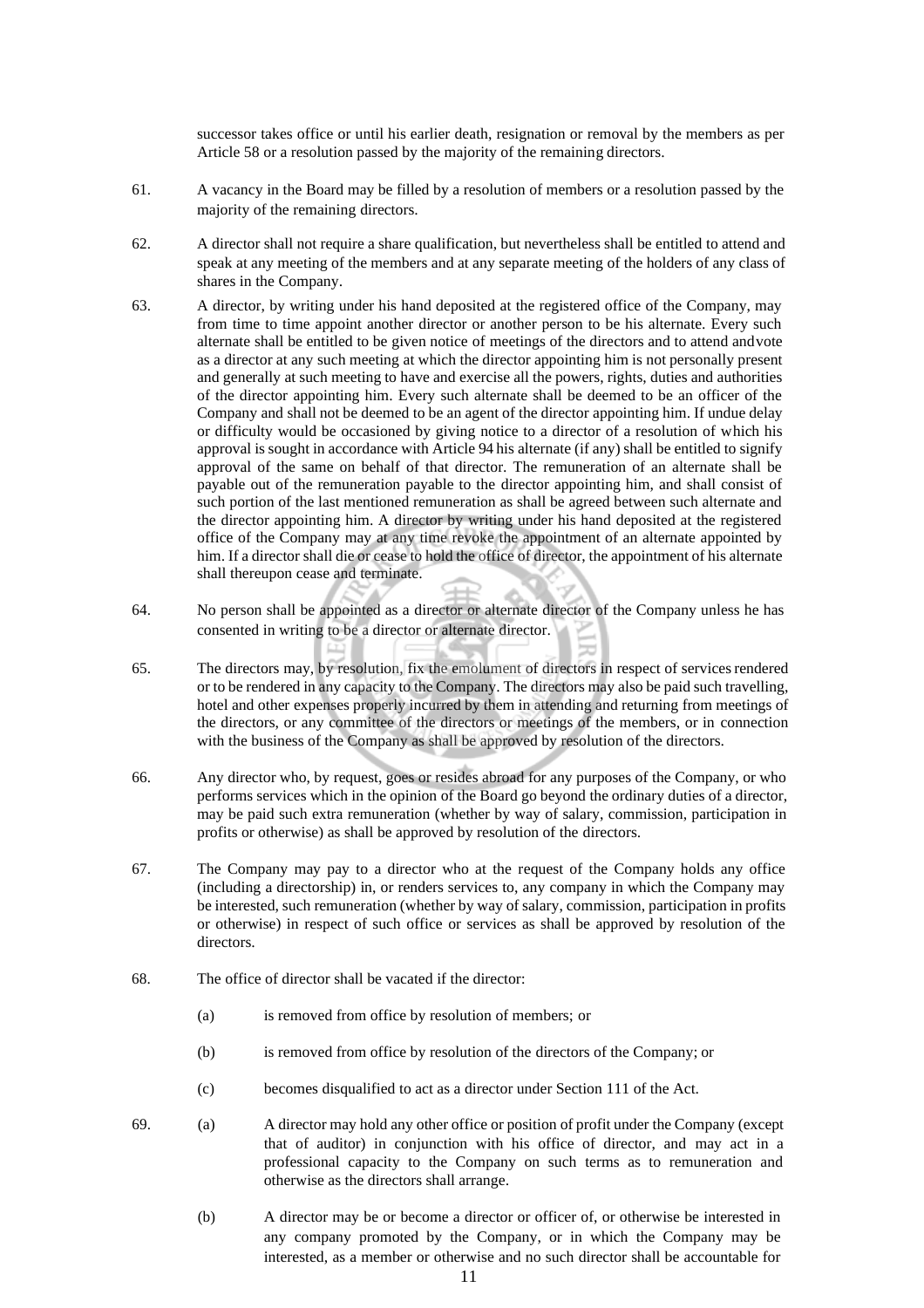any remuneration or other benefits received by him as director or officer or from his interest in such other company. The directors may also exercise the voting powers conferred by the shares in any other company held or owned by the Company in such manner in all respects as they think fit, including the exercise thereof in favour of any resolutions appointing them, or of their number, directors or officers of such other company, or voting or providing for the payment of remuneration to the directors or officers of such other company. A director may vote in favour of the exercise of such voting rights in the manner aforesaid notwithstanding that he may be, or be about to become, a director or officer of such other company, and as such, interested in the exercise of such voting rights.

- (c) No director shall be disqualified by his office from contracting with the Company either as a vendor, purchaser or otherwise, nor shall any such contract or arrangement entered into by or on behalf of the Company in which any director shall be in any way interested be voided, nor shall any director so contracting or being so interested be liable to account to the Company for any profit realised by any such contract or arrangement, by reason of such director holding that office or by reason of the fiduciary relationship thereby established, provided the procedure in Article 69(d) below is followed.
- (d) A director of the Company shall, immediately after becoming aware of the fact that he is interested in a transaction entered into or to be entered into by the Company, disclose such interest to the Board.
- (e) A director of the Company is not required to comply with Article 69(d) above if:
	- (i) the transaction or proposed transaction is between the director and the Company; and
	- (ii) the transaction or proposed transaction is or is to be entered into in the ordinary course of the Company's business and on usual terms and conditions.
- (f) For the purposes of Article 69(d) above, a disclosure to the Board to the effect that a director is a member, director, officer or trustee of another named company or other person and is to be regarded as interested in any transaction which may, after the date of the entry or disclosure, be entered into with that company or person, is a sufficient disclosure of interest in relation to that transaction.
- (g) Subject to Section 125(1) of the Act, the failure by a director to comply with Article 69(d) does not affect the validity of a transaction entered into by the director or the Company.

## **OFFICERS AND AGENTS**

- 70. The directors of the Company may, by resolution of directors, appoint officers of the Company at such times as shall be considered necessary or expedient, and such officers may consist of a President, one or more Vice Presidents, a Secretary, and a Treasurer and/or such other officers as may from time to time be deemed desirable. The officers shall perform such duties as shall be prescribed at the time of their appointment subject to any modifications in such duties as may be prescribed by the directors thereafter, but in the absence of any specific allocation of duties it shall be the responsibility of the President to manage the day to day affairs of the Company, the Vice Presidents to act in order of seniority in the absence of the President, but otherwise to perform such duties as may be delegated to them by the President, the Secretary to maintain the registers, minute books and records (other than financial records) of the Company and to ensure compliance with all procedural requirements imposed on the Company by applicable law, and the Treasurer to be responsible for the financial affairs of the Company.
- 71. Any person may hold more than one office and no officer need be a director or member of the Company. The officers shall remain in office until removed from office by the directors, whether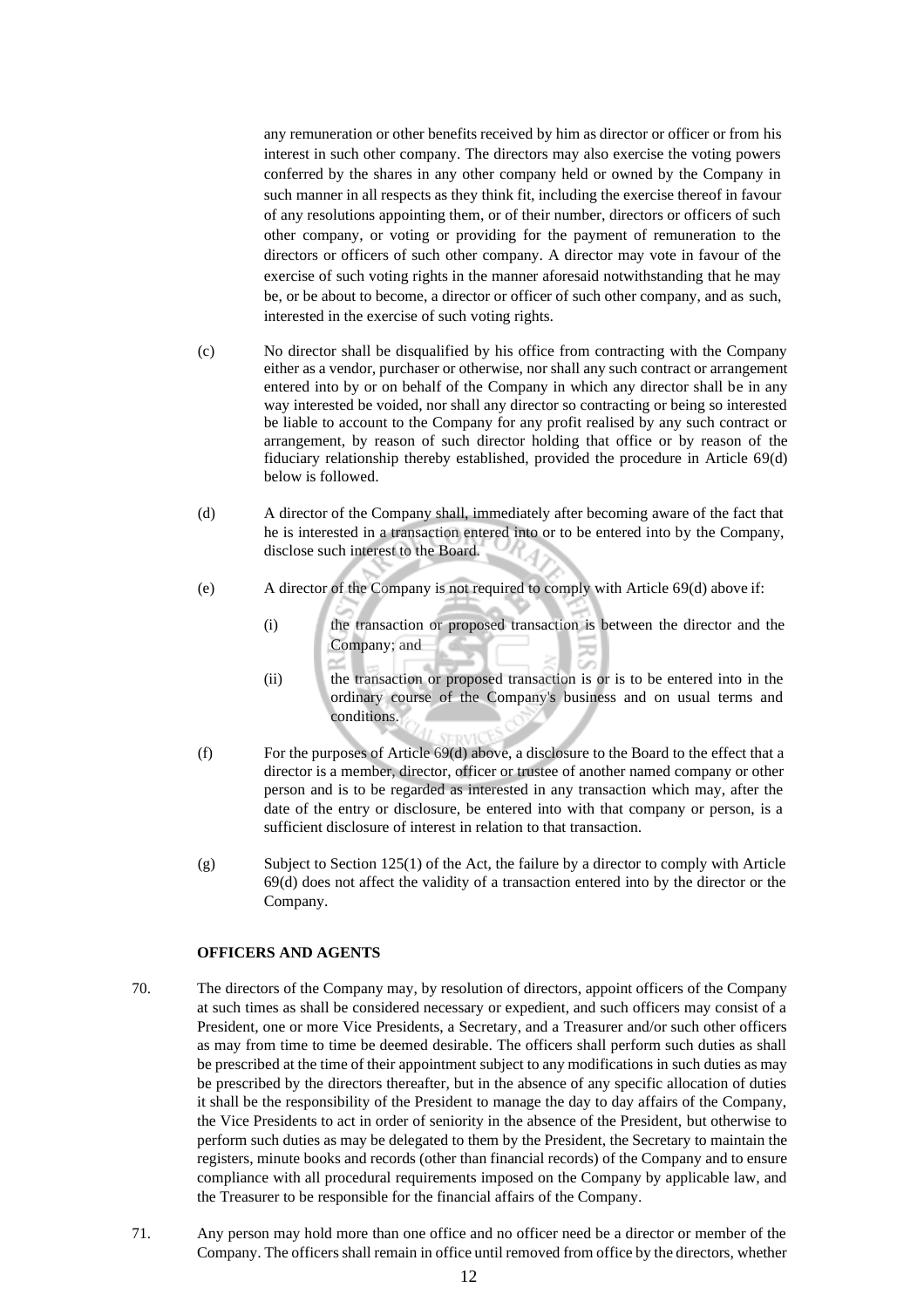or not a successor is appointed.

- 72. Any officer who is a body corporate may appoint any person its duly authorised representative for the purpose of representing it and of transacting any of the business of the officers.
- 73. The directors may, by resolution of directors, appoint any person, including a person who is a director, to be an agent of the Company.
- 74. Each officer or agent has such powers and authorities of the Board, including the power and authority to affix the seal, as are set forth in these Articles or the resolution of directors appointing the officer or agent, except that no officer or agent has any power or authority with respect to the following:
	- (a) to amend the Memorandum of Association or these Articles;
	- (b) to change the registered office or agent;
	- (c) to designate committees of directors;
	- (d) to delegate powers to a committee of directors;
	- (e) to appoint or remove directors;
	- (f) unless acting by the authority of the Board in accordance with Article 78, to appoint or remove an agent;
	- (g) to fix emoluments of directors;
	- (h) to approve a plan of merger, consolidation or arrangement;
	- (i) to make a declaration of solvency or approve a liquidation plan;
	- (j) to make a determination that the Company will, immediately after a proposed distribution, meet the solvency test set out in the Act; or
	- (k) to authorise the Company to continue as a company incorporated under the laws of a jurisdiction outside the British Virgin Islands.
- 75. The resolution of directors appointing an agent may authorise the agent to appoint one or more substitutes or delegates to exercise some or all of the powers conferred on the agent by the Company.
- 76. The directors may remove an agent appointed by the Company and may revoke or vary a power conferred on him.

#### **POWERS OF DIRECTORS**

- 77. The business of the Company shall be managed by the directors who may pay all expenses incurred preliminary to and in connection with the formation and registration of the Company, and may exercise all such powers of the Company necessary for managing and for directing and supervising, the business and affairs of the Company as are not by the Act or by these Articles required to be exercised by the members subject to any delegation of such powers as may be authorised by these Articles and permitted by the Act and to such requirements as may be prescribed by resolution of the members, but no requirement made by resolution of the members shall prevail if it be inconsistent with these Articles nor shall such requirement invalidate any prior act of the directors which would have been valid if such requirement had not beenmade.
- 78. The Board may entrust to and confer upon any director or officer any of the powers exercisable by it upon such terms and conditions and with such restrictions as it thinks fit, and either collaterally with, or to the exclusion of, its own powers, and may from time to time revoke, withdraw, alter or vary all or any of such powers. Subject to the provisions of Section 110 of the Act, the directors may delegate any of their powers to committees consisting of such member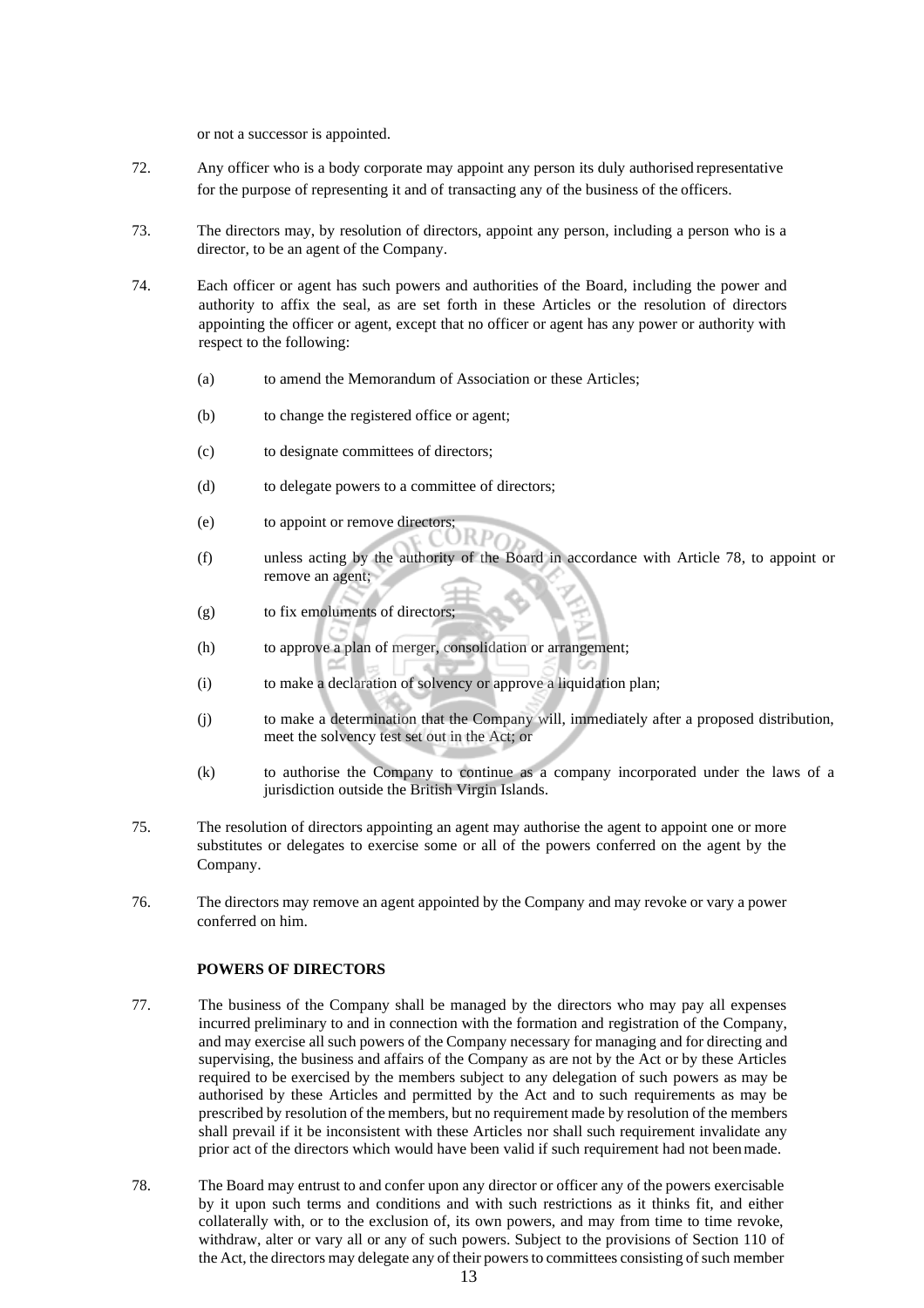or members of their body as they think fit. Any committees so formed shall in the exercise of powers so delegated conform to any regulations that may be imposed on it by the directors or the provisions of the Act.

- 79. The directors may from time to time by power of attorney appoint any company, firm or person or body of persons to be the attorney or attorneys of the Company for such purposes and with such powers, authorities and discretions (not exceeding those vested in or exercisable by the directors under these Articles) and for such period and subject to such conditions as the directors think fit.
- 80. Any director who is a body corporate may appoint any person its duly authorised representative for the purpose of representing it at meetings of the directors and of transacting any of the business of the directors.
- 81. All cheques, promissory notes, drafts, bills of exchange and other negotiable instruments and all receipts for monies paid to the Company, shall be signed, drawn, accepted, endorsed or otherwise executed as the case may be, in such manner as the directors shall from time to time by resolution determine.
- 82. The directors may exercise all the powers of the Company to borrow money and to mortgage or charge its undertakings and property, to issue debentures, debenture stock and other securities whenever money is borrowed or as security for any debt, liability or obligation of the Company or of any third party. E CORPO
- 83. The continuing directors may act notwithstanding any vacancy in their body, save that if the number of directors shall have been fixed at two or more persons and by reason of vacancies having occurred in the Board there shall be only one continuing director, he shall be authorised to act alone only for the purpose of appointing another director.
- 84. If the Company is the wholly owned subsidiary of a parent, a director of the Company may, when exercising powers or performing duties as a director, act in a manner which he believes is in the best interests of the parent even though it may not be in the best interests of the Company.

# **PROCEEDINGS OF DIRECTORS**

- 85. The meetings of the Board and any committee thereof shall be held at such place or places as the directors shall decide.
- 86. The directors may elect a chairman (the "**Chairman**") of their meeting and determine the period for which he is to hold office. If no such Chairman is elected, or if at any meeting the Chairman is not present at the time appointed for holding the meeting, the directors present may choose one of their number to be Chairman for the meeting. If the directors are unable to choose a Chairman, for any reason, then the oldest director present at the meeting shall preside as the Chairman.
- 87. The directors may meet together for the dispatch of business, adjourn and otherwise regulate their meetings as they think fit. Questions arising at any meeting shall be decided by a majority of votes. In case of an equality in votes the Chairman shall have a second or casting vote. A director may at any time summon a meeting of the directors. If the Company shall have only one director, the provisions hereinafter contained for meetings of the directors shall not apply but such sole director shall have full power to represent and act for the Company in all matters and in lieu of minutes of a meeting shall record in writing and sign a note of memorandum of all matters requiring a resolution of the directors. Such note or memorandum shall constitute sufficient evidence of such resolution for all purposes.
- 88. A director shall be given not less than three (3) days' notice of a meeting of the directors.
- 89. Notwithstanding Article 88, a meeting of directors held in contravention of Article 88 is valid if a majority of the directors, entitled to vote at the meeting, have waived the notice of the meeting; and, for this purpose, the presence of a director at the meeting shall be deemed to constitute waiver on his part.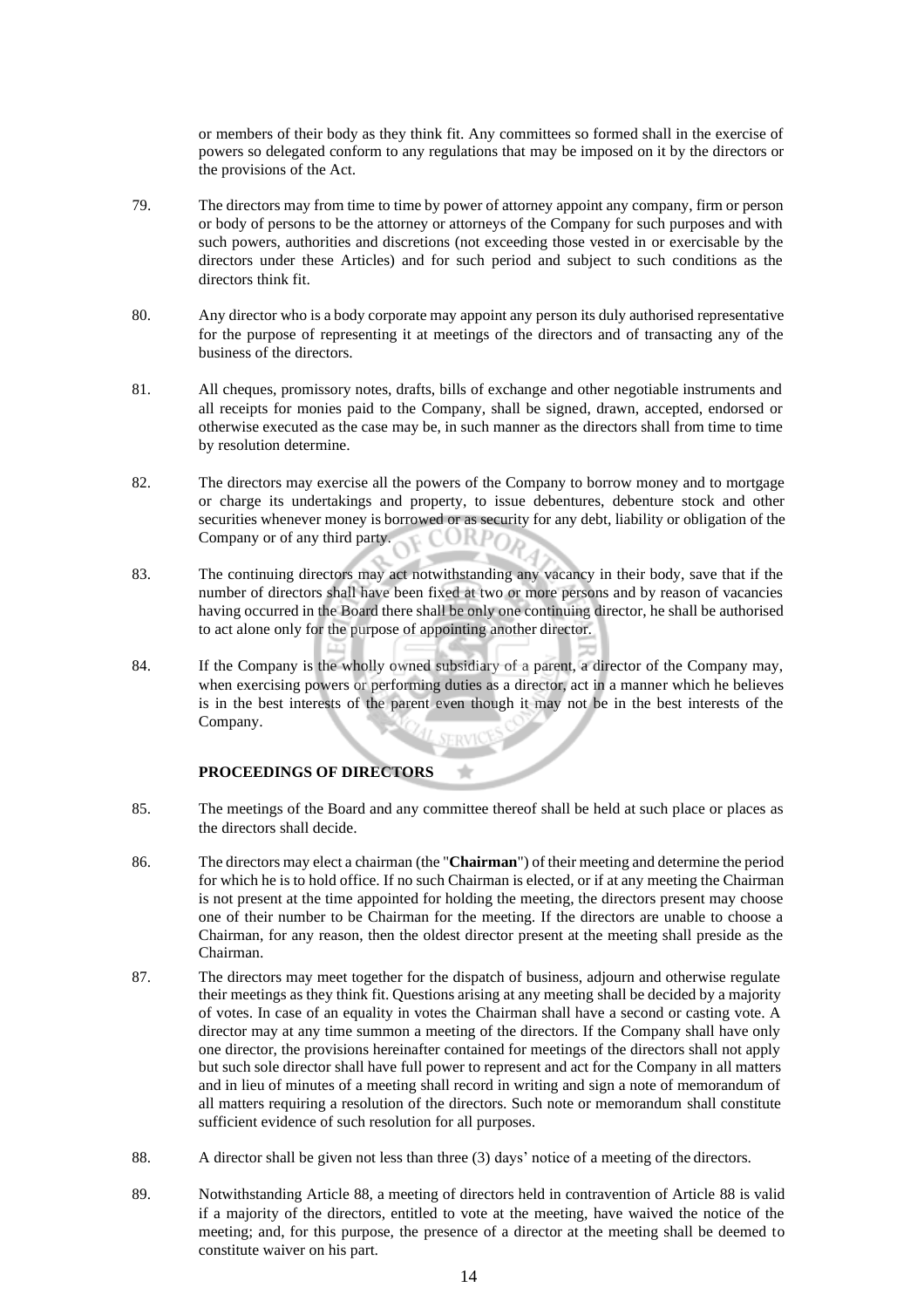- 90. The inadvertent failure to give notice of a meeting to a director, or the fact that a director has not received the notice shall not invalidate the meeting.
- 91. A meeting of the directors is duly constituted for all purposes if at the commencement of the meeting there are present in person or by alternate not less than one-third of the total number of directors with a minimum of two (2), or in the case of only one director a minimum of one (1).
- 92. If within half an hour from the time appointed for the meeting a quorum is not present, the meeting shall be dissolved.
- 93. Any one or more members of the Board or any committee thereof may participate in a meeting of such Board or committee by means of a conference telephone or similar communications equipment allowing all persons participating in the meeting to hear each other at the same time. Participating by such means shall constitute presence in person at a meeting.
- 94. A resolution approved by a majority of the directors for the time being entitled to receive notice of a meeting of the directors or of a committee of the directors and taking the form of one or more documents in writing or by telefax or other written or electronic communication shall be as valid and effectual as if it had been passed at a meeting of the directors or of such committee duly convened and held, without the need for any notice.

#### **INDEMNITY**

- 95. Subject to the provisions of the Act, the Company may indemnify against all expenses, including legal fees, and against all judgments, fines and amounts paid in settlement and reasonably incurred in connection with legal, administrative or investigative proceedings any person who:
	- (a) is or was a party or is threatened to be made a party to any threatened, pending or completed proceedings, whether civil, criminal, administrative or investigative, by reason of the fact that the person is or was a director of the Company; or
	- (b) is or was, at the request of the Company, serving as a director of, or in any other capacity is or was acting for, another company or a partnership, joint venture, trust or other enterprise.

#### **SEAL**

96. The directors shall provide for the safe custody of the common seal (if any) of the Company. The common seal when affixed to any instrument except as provided in Article 2, shall be witnessed by a director or officer of the Company or any other person so authorised from time to time by the directors. The directors may provide for a facsimile of the common seal and approve the signature of any director or authorised person which may be reproduced by printing or other means on any instrument and it shall have the same force and validity as if the common seal has been affixed to such instrument and the same had been signed as hereinbefore described.

# **DISTRIBUTIONS**

- 97. Subject to the provisions of the Act, the directors of a Company may, by resolution, authorise a distribution by the Company at a time, and of an amount, and to any members they think fit if they are satisfied, on reasonable grounds, that the Company will, immediately after the distribution, satisfy the solvency test as stipulated in Section 56 of the Act.
- 98. Subject to the rights of the holders of shares entitled to special rights as to distributions, all distributions shall be declared and paid according to the par value of the shares in issue, excluding those shares which are held by the Company as treasury shares at the date of declaration of the distribution.
- 99. The directors may, before recommending any distribution, set aside out of the profits of the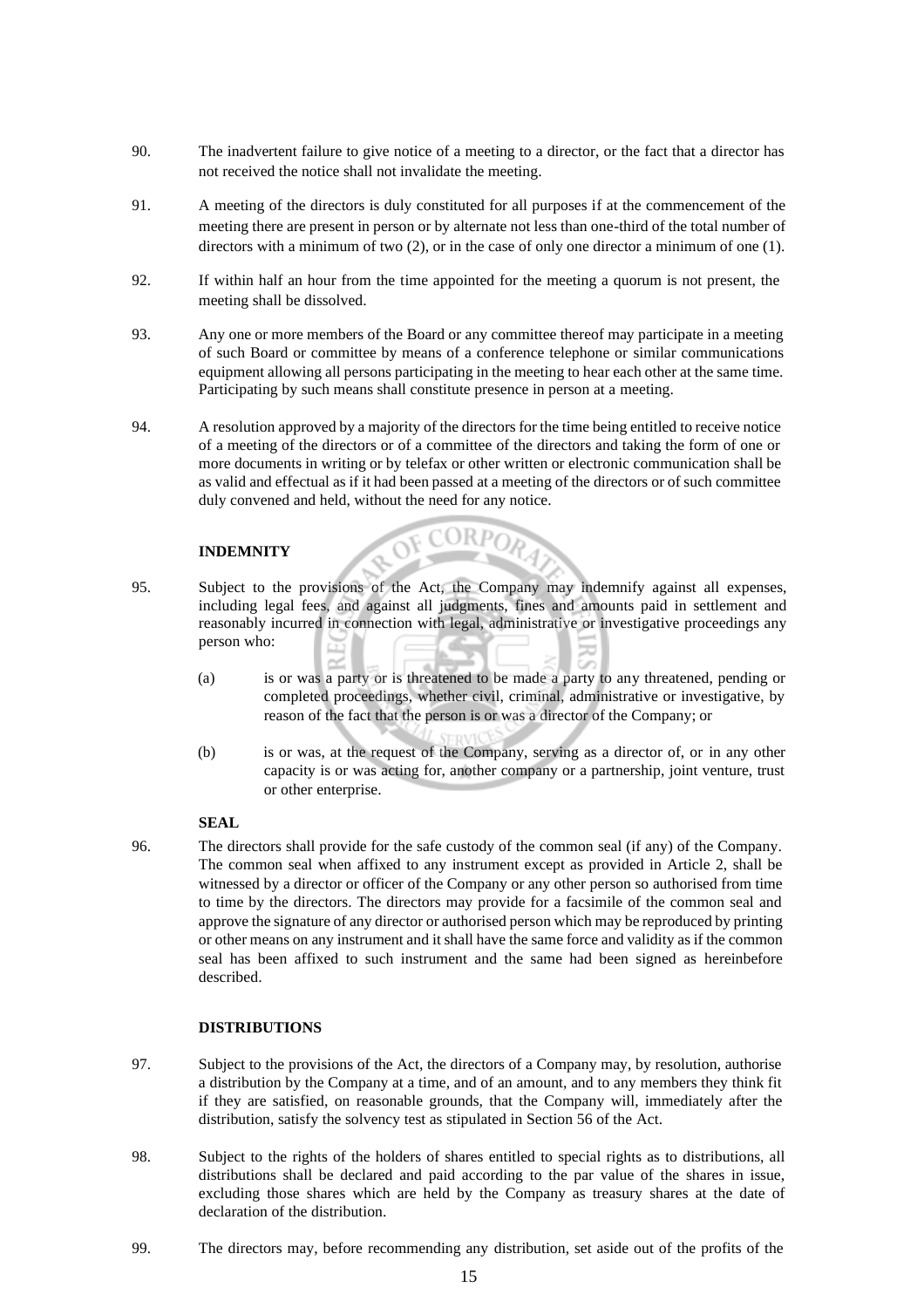Company such sums asthey think proper as a reserve or reserves which shall, at their discretion, either be employed in the business of the Company or be invested in such investments as the directors may from time to time think fit.

- 100. If several persons are registered as joint holders of any share, any of them may give effectual receipt for any distribution or other monies payable on or in respect of the share.
- 101. Notice of any distribution that may have been declared shall be given to each member in manner hereinafter mentioned and all distributions unclaimed for three years after having been declared may be forfeited by the directors for the benefit of the Company.
- 102. No distribution shall bear interest against the Company.

#### **COMPANY RECORDS**

- 103. The Company shall keep records that:
	- (a) are sufficient to show and explain the Company's transactions; and
	- (b) will, at any time, enable the financial position of the Company to be determined with reasonable accuracy. O R.
- 104. The Company shall keep:
	- (a) minutes of all meetings of:
		- (i) directors,
		- (ii) members,
		- (iii) committees of directors, and
		- (iv) committees of members;
	- (b) copies of all resolutions consented to by:
		- (i) directors,
		- (ii) members,
		- (iii) committees of directors, and
		- (iv) committees of members;
	- (c) an imprint of the common seal at the registered office of the Company.
- 105. The Company shall keep the following records at the office of its registered agent or at such other place or places, within or outside the British Virgin Islands, as the directors may determine:
	- (a) minutes of meetings and resolutions of members and of classes of members maintained in accordance with Article 104; and
	- (b) minutes of meetings and resolutions of directors and committees of directors maintained in accordance with Article 104.
- 106. The Company shall keep the following documents at the office of its registered agent:
	- (a) the Memorandum of Association and Articles of the Company;
	- (b) the register of members maintained in accordance with Article 109 or a copy of the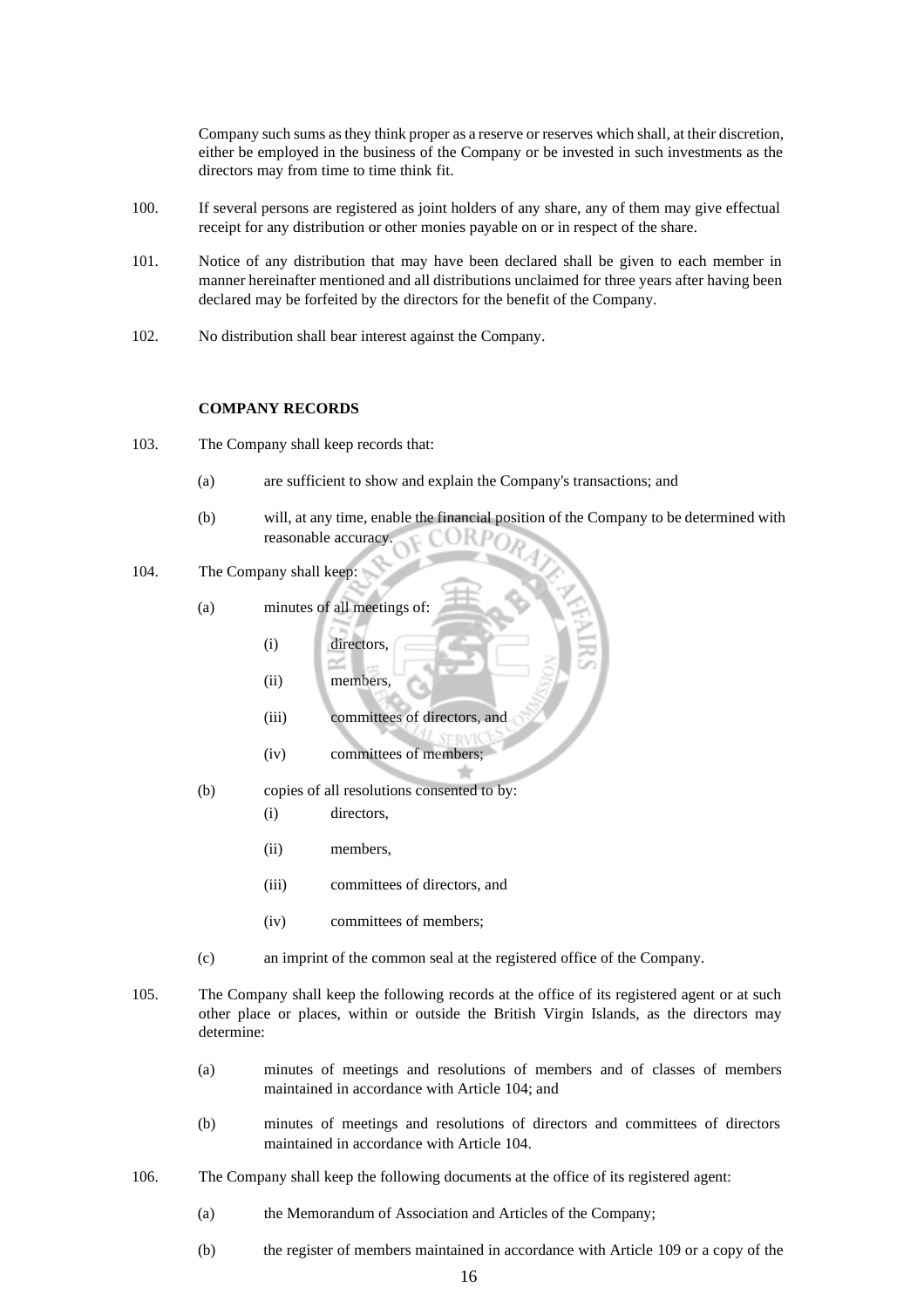register of members;

- (c) the register of directors maintained in accordance with Article 108 or a copy of the register of directors;
- (d) copies of all notices and other documents filed by the Company in the previous ten years; and
- (e) a copy of the register of charges kept by the Company pursuant to Section 162(1) of the Act.
- 107. (a) Where the Company keeps a copy of the register of members or the register of directors at the office of its registered agent, it shall
	- (i) within 15 days of any change in the register, notify the registered agent, in writing, of the change; and
	- (ii) provide the registered agent with a written record of the physical address of the place or places at which the original register of members or the original register of directors is kept.
	- (b) Where the place at which the original register of members or the original register of directors is changed, the Company shall provide the registered agent with the physical address of the new location of the records within 14 days of the change of location.
- 108. The Company shall keep a register to be known as a register of directors containing the names and addresses of the persons who are directors of the Company, the date on which each person whose name is entered in the register was appointed as a director of the Company, the date on which each person named as a director ceased to be a director of the Company, and such other information as may be prescribed.
- 109. The Company shall maintain an accurate and complete register of members showing the full names and addresses of all persons holding registered shares in the Company, the number of each class and series of registered shares held by such person, the date on which the name of each member was entered in the register of members and where applicable, the date such person ceased to hold any registered shares in the Company.
- 110. The records, documents and registers required by Articles 103 to 109 inclusive shall be open to the inspection of the directors at all times.
- 111. The directors shall from time to time determine whether and to what extent and at what times and places and under what conditions the records, documents and registers of the Company or any of them shall be open to the inspection of members not being directors, and no member (not being a director) shall have any right of inspecting any records, documents or registers of the Company except as conferred by the Act or authorised by resolution of the directors.

# **AUDIT**

- 112. The directors may by resolution call for the accounts of the Company to be examined by an auditor or auditors to be appointed by them at such remuneration as may from time to time be agreed.
- 113. The auditor may be a member of the company but no director or officer shall be eligible during his continuance in office.
- 114. Every auditor of the Company shall have a right of access at all times to the books of accounts of the Company, and shall be entitled to require from the officers of the Company such information and explanations as he thinks necessary for the performance of his duties.
- 115. The report of the auditorshall be annexed to the accounts upon which he reports, and the auditor shall be entitled to receive notice of, and to attend, any meeting at which the Company's audited Profit and Loss Account and Balance Sheet is to be presented.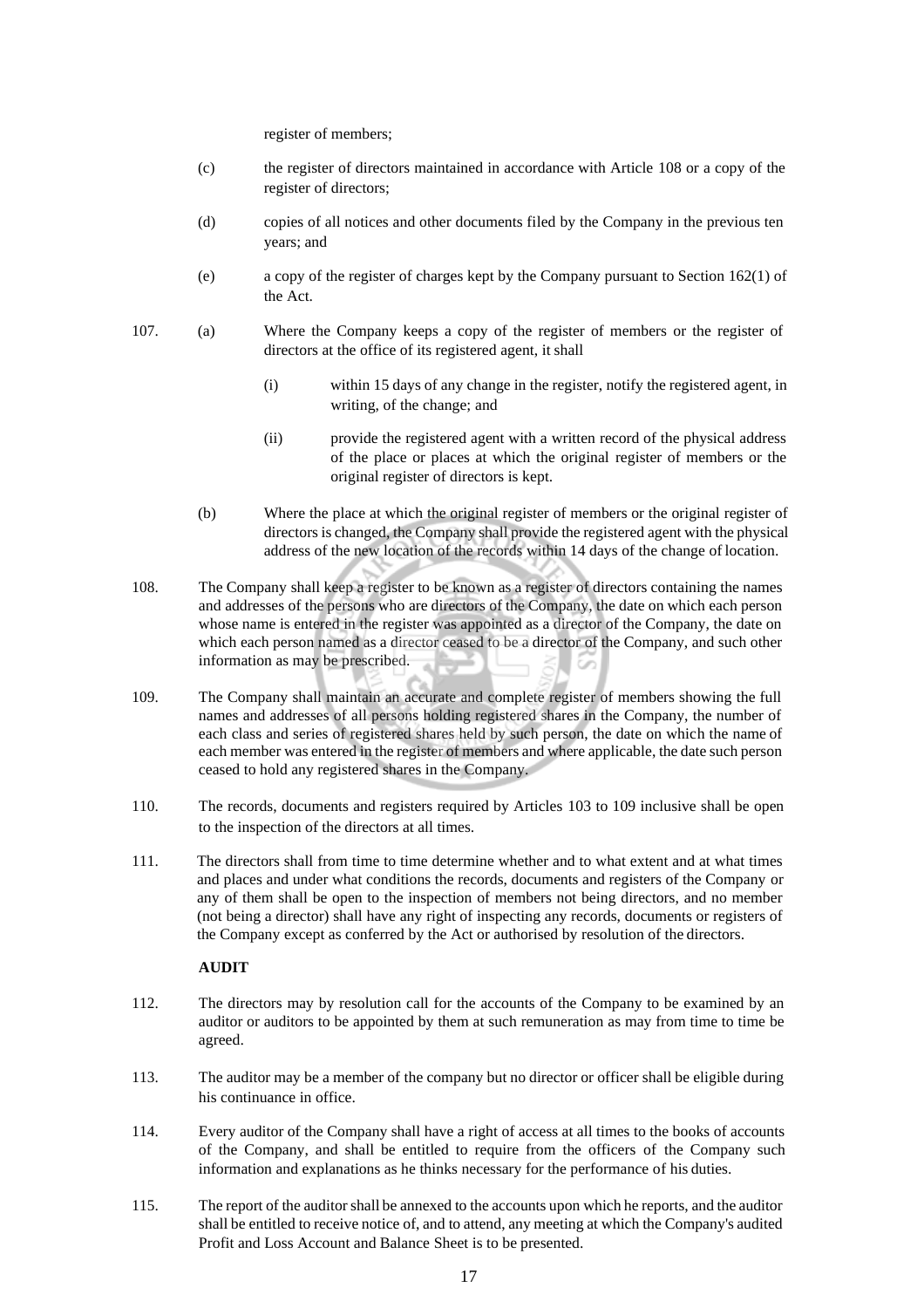## **NOTICES**

- 116. Any notice, information or written statement required to be given to members shall be published on the Company's website.
- 117. All notices directed to be given to the members shall, with respect to any registered shares to which persons are jointly entitled, be given to whichever of such persons is named first in the share register, and notice so given shall be sufficient notice to all the holders of such shares.
- 118. Any notice, if served by post, shall be deemed to have been served within ten days of posting, and in proving such service it shall be sufficient to prove that the letter containing the notice was properly addressed and mailed with the postage prepaid.

#### **PENSION AND SUPERANNUATION FUND**

119. The directors may establish and maintain or procure the establishment and maintenance of any non- contributory or contributory pension or superannuation funds for the benefit of, and give or procure the giving of donations, gratuities, pensions, allowances or emoluments to any persons who are or were at any time in the employment or service of the Company or any company which is a subsidiary of the Company or is allied to or associated with the Company or with any such subsidiary, or who are or were at any time directors or officers of the Company or of any such other company as aforesaid or who hold or held any salaried employment or office in the Company or such other company, or any persons in whose welfare the Company or any such other company as aforesaid is, or has been at any time, interested, and to the wives, widows, families and dependents of any such persons, and make payments for or towards the insurance of such persons as aforesaid, and may do any of the matters aforesaid either alone or in conjunction with any such other company as aforesaid. A director holding any such employment or office shall be entitled to participate in and retain for his own benefit any such donation, gratuity, pension, allowance or emolument.

#### **WINDING UP**

120. The Company may be voluntarily liquidated under Part XII of the Act if it has no liabilities and it is able to pay its debts as they become due. If the Company shall be wound up, the liquidator may, in accordance with a resolution of members, divide amongst the members in specie or in kind the whole or any part of the assets of the Company (whether they shall consist of property of the same kind or not) and may for such purpose set such value as he deems fair upon any such property to be divided as aforesaid and may determine how such division shall be carried out as between the members or different classes of members. The liquidator may vest the whole or any part of such assets in trustees upon such trust for the benefit of the contributors as the liquidator shall think fit, but so that no member shall be compelled to accept any shares or other securities whereon there is any liability.

**SERVK** 

# **AMENDMENT TO ARTICLES**

121. The Company may alter or modify the conditions contained in these Articles as originally drafted or as amended from time to time by a resolution of the directors or the members.

#### **CHANGE OF COMPANY NAME**

122. The name of the Company may be changed from time to time by a resolution of the directors or the members.

# **DISENFRANCHISEMENT NOTICE**

123. The Board may at any time serve an Information Notice upon a member. If a member has been issued with an Information Notice and has failed in relation to any shares the subject of the Information Notice **("Subject Shares")** to furnish any information required by such notice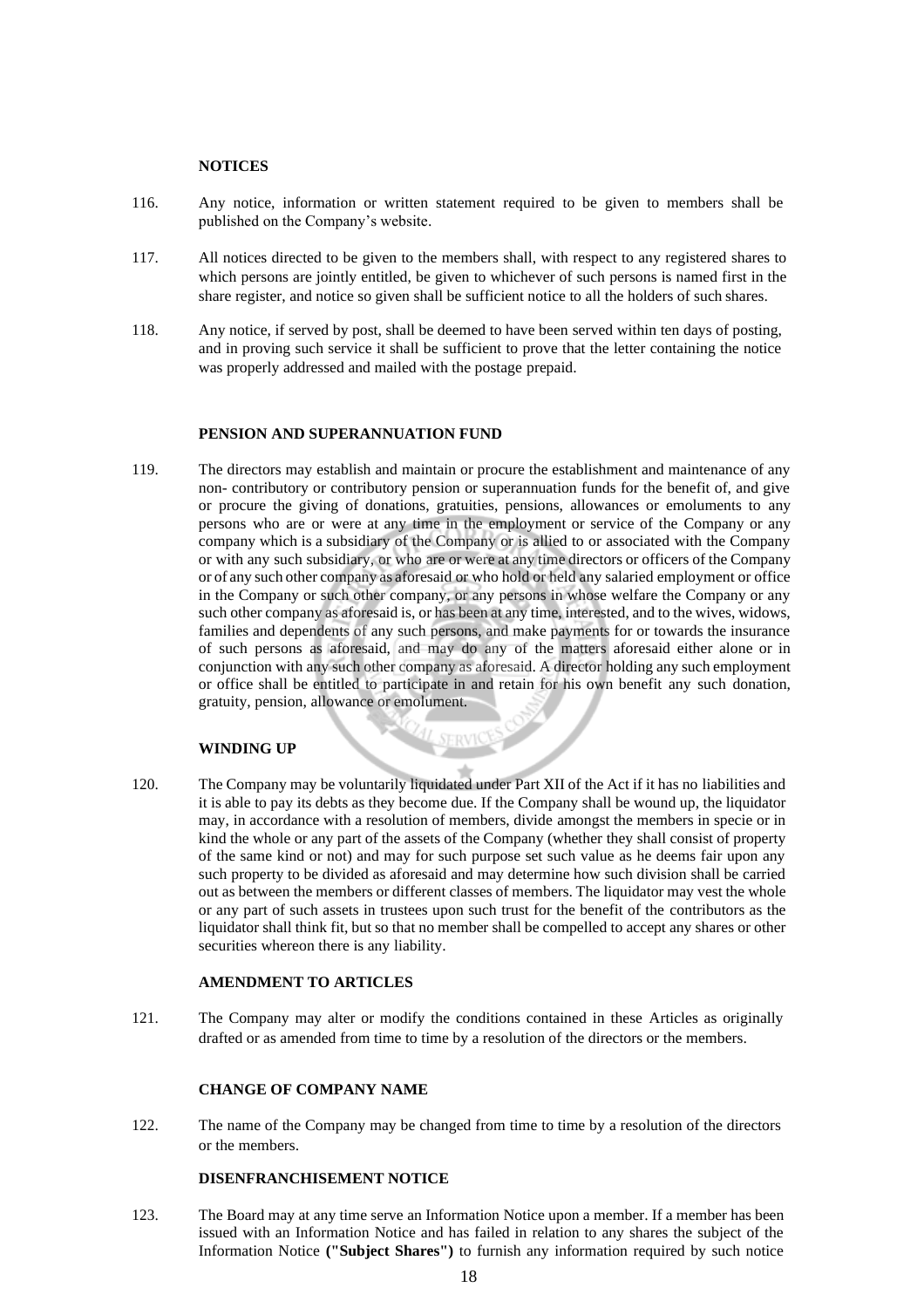within the time period specified therein, then the Board may at any time following 14 days from the expiry of the date on which the information required to be furnished pursuant to the relevant Information Notice is due to be received by the Board, serve on the relevant holder a notice (in this Article called a **"Disenfranchisement Notice")** whereupon the following sanctions shall apply:

- (a) Voting: the member shall not with effect from the service of the Disenfranchisement Notice be entitled in respect of the Subject Shares to be present or to vote (either in person or by representative or proxy) at any general meeting of the Company or at any separate meeting of the holders of any class of shares of the Company or on any poll or to exercise any other right conferred by membership in relation to any such meeting or poll; and
- (b) Dividends and transfers: where the Subject Shares represent at least 0.25 per cent, in nominal value of their class:
	- (i) any dividend or other money payable in respect of the Subject Shares shall be withheld by the Company, which shall not have any obligation to pay interest on it and the member shall not be entitled to elect to receive shares instead of that dividend; and
	- (ii) subject in the case of uncertificated shares to the Regulations no transfer, other than an approved transfer, of any Subject Shares held by the member shall be registered unless the member is not himself in default as regards supplying the information required pursuant to the relevant Information Notice and the member proves to the satisfaction of the Board that no person in default as regards supplying such information is interested in any of the shares the subject of the transfer.
- 124. The Company may at any time withdraw a Disenfranchisement Notice by serving on the holder of the shares to which the same relates a notice in writing to that effect (a **"Withdrawal Notice"**).
- 125. Where the sanctions under Article 123 apply in relation to any shares they shall cease to have effect:
	- (a) if the shares are transferred by means of an approved transfer;
	- (b) at the end of the period of one week (or such shorter period as the Board may determine) following receipt by the Company of the information required by the notice mentioned in Article 123 and the Board being fully satisfied that such information is full and complete; or
	- (c) on the date on which a Withdrawal Notice is served by the Company.

# **DISCLOSURE OF SUBSTANTIAL INTERESTS IN SHARES**

- 126. A person must notify the Company of the percentage of its voting rights if, at the date on which these Articles comes into force, the percentage of voting rights which he directly or indirectly holds asshareholder or through his direct or indirect holding of qualifying financial instruments (or a combination of such holdings) has reached or exceeded 3 per cent, 4 per cent, 5 per cent, 6 per cent, 7 per cent, 8 per cent, 9 per cent or 10 per cent, or each 1 per cent threshold thereafter up to 100 per cent.
- 127. A person must notify the Company of the percentage of voting rights held if, at any time after the date on which these Articles comes into force, the percentage of voting rights which he holds directly or indirectly as shareholder or through his direct or indirect holding of qualifying financial instruments (or a combination of such holdings):
	- (a) reaches, exceeds or falls below 3 per cent, 4 per cent, 5 per cent, 6 per cent, 7 per cent, 8 per cent, 9 per cent or 10 per cent and each 1 per cent threshold thereafter up to 100 per cent; or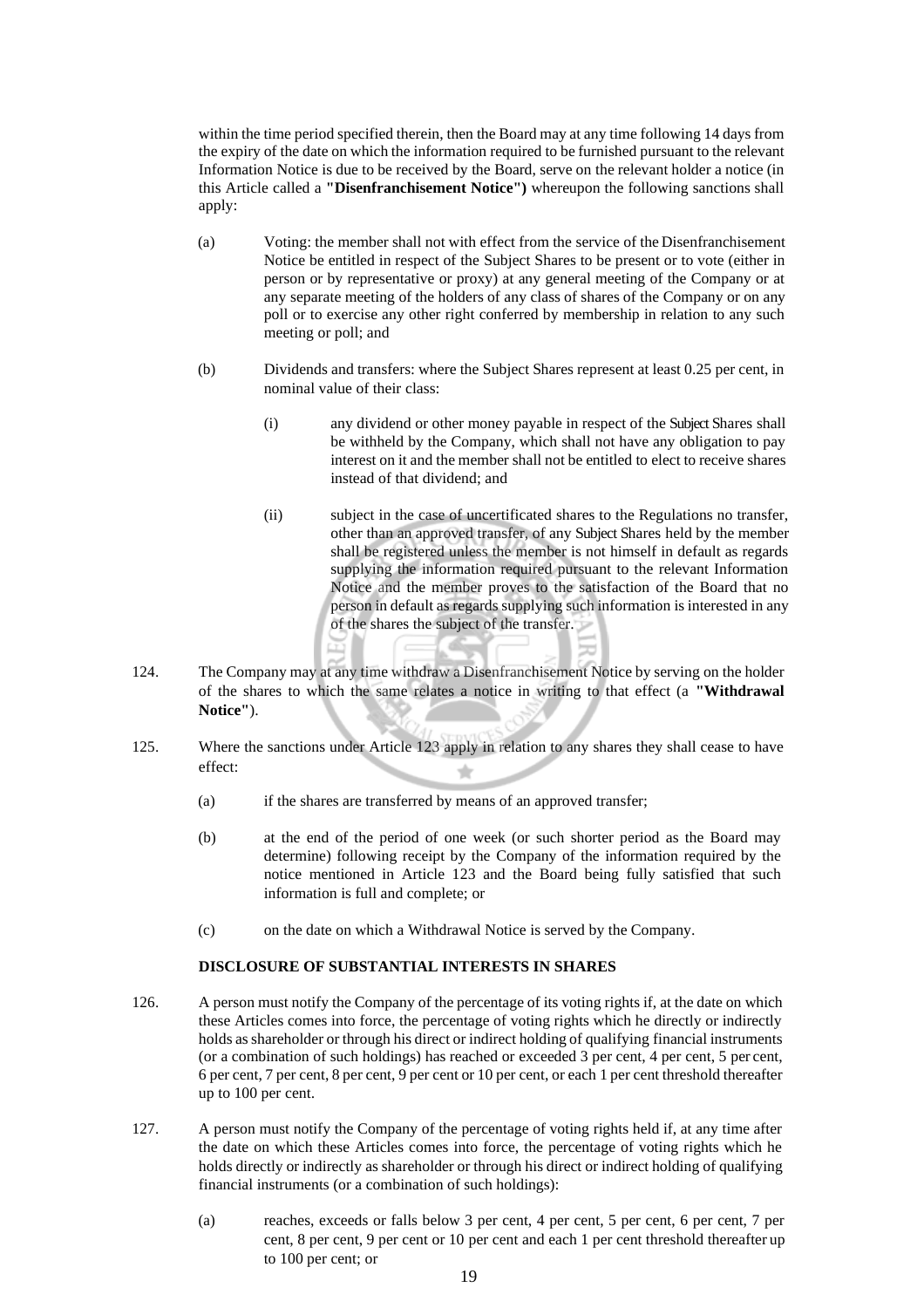- (b) reaches exceeds or falls below an applicable threshold in  $46.2(a)$  as a result of events changing the breakdown of voting rights and on the basis of information disclosed by the Company in accordance with Article 128.
- 128. The Company must at the end of each calendar month during which an increase or decrease has occurred, notify to a Regulatory Information Service for distribution to the public the total number of voting rights and capital in respect of each class of share which it issues.
- 129. A notification given in accordance with Articles 126 or 127 shall include the following information:
	- (a) (on the date on which these Articles came into force) the percentage of voting rights held or which may be exercised, or (at any time after the date on which this Article comes into force) the resulting situation in terms of voting rights and the date on which the relevant threshold was reached or crossed;
	- (b) if applicable, the chain of controlled undertakings through which voting rights are effectively held;
	- (c) so far as known to him, the identity of the shareholder, even if that shareholder is not entitled to exercise voting rights and of the person entitled to exercise voting rights on behalf of that shareholder;
	- (d) the price, amount and class of shares concerned;
	- (e) in the case of a holding of qualifying financial instruments, the following information must also be disclosed:
		- (i) for qualifying financial instruments with an exercise period, an indication of the date or time period where shares will or can be acquired, if applicable;
		- (ii) the date of maturity or expiration of the qualifying financial instruments;
		- (iii) the identity of the holder;
		- (iv) the name of the underlying company; and
		- (v) the detailed nature of the qualifying financial instruments, including full details of the exposure to shares; and
	- (f) any other information required by the Company.
- 130. An obligation to give a notice to the Company under Articles 126 or 127 shall be fulfilled without delay and in any event before the end of the second business day on which it arises.
- 131. Every person who holds 3 per cent or more of the voting rights of any relevant class of shares of the Company shall, for as long as he holds such voting rights, be under a continuing obligation to give to the Company notice in writing of the particulars in relation to those shares specified in Article 140 and of any change in those particulars, of which he becomes aware at any time after the event (or if more than one the most recent event) by virtue of which he became obliged by the preceding provisions of these Articles to give notice to the Company of his percentage of voting rights held. A notice given under these Articles shall be given before the end of the second business day after the day on which the person giving the notice becomes aware of the relevant facts.
- 132. The Company shall on receipt of a notification and without delay deliver an announcement detailing all the information contained in the notification to a Regulatory Information Service for distribution to the public.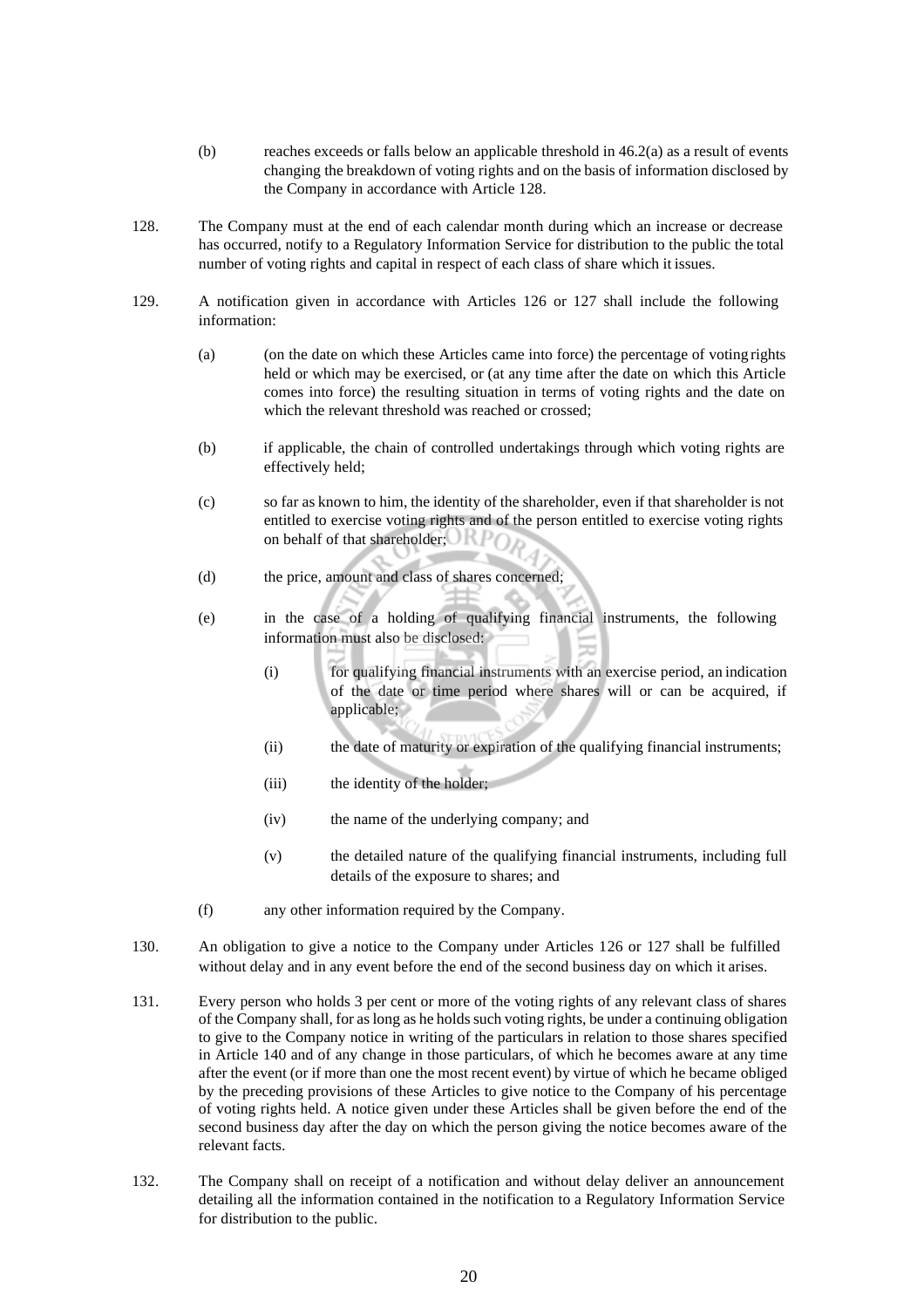# **REGISTER OF SUBSTANTIAL INTERESTS**

- 133. The directors shall keep a register for the purposes of Articles 126 to 132 (in this Article hereafter referred to as the **"Register of Substantial Interests")** and shall procure that, whenever the Company receives information from a person in consequence of the fulfilment of an obligation imposed on him by those Articles 126 to 132, that information is within three business days thereafter inscribed in the Register of Substantial Interests against that person's name, together with the date of the inscription,
- 134. Unless the Register of Substantial Interests is in such a form as to constitute an index, the directors shall ensure that the Register of Substantial Interests is made up in such a way that the entries against the respective names entered in it appear in chronological order.
- 134.1 The directors shall cause to be maintained an index of the names entered in the Register of Substantial Interests, containing in relation to each such name a sufficient indication to enable the information entered against it to be readily found, and shall procure that within ten days after the date on which a name is entered in the Register of Substantial Interests any necessary alteration is made in the index.
- 135. The Register of Substantial Interests shall be kept at the registered office of the Company or at any other place determined by the directors.
- 136. The Register of Substantial Interests shall be open to inspection in the same manner as the register of members in accordance with these Articles.

# **INTERPRETATION OF ARTICLES 123 TO 136**

- 137. In Articles 123 to 136 of these Articles:
	- (a) a person's percentage interest in voting rights is to be calculated on the basis of all the shares to which voting rights are attached even if the exercise of such rights is suspended. The number of voting rights to be considered when calculating whether a threshold has been reached, exceeded or fallen below is the number of voting rights in existence according to the Company's most recent disclosure made in accordance with Article 132 and the proportion of voting rights held shall if necessary be rounded down to the next whole number;
	- (b) **"qualifying financial instruments"** has the meaning given to that term in rule 5.3.2 of the DTR;
	- (c) **"Regulatory Information Service"** means a service approved by the London Stock Exchange for the distribution to the public of announcements;
	- (d) **"DTR"** means the Disclosure and Transparency Rules of the UK Financial Services Authority;
	- (e) **"controlled undertakings"** has the same meaning as given to that term in the DTR; and
	- (f) **"Information notice"** means a notice served upon a member by the Board requiring such member to disclose to the Board in writing within such period (being not less than ten days and not more than thirty days from the date of despatch) as may be specified in such notice any of the following information in relation to any or all of shares registered in such member's name at the date of the notice:
		- (i) any beneficial interest of any third party in the shares the subject of the notice; and/or
		- (ii) any other interest of any kind whatsoever which a third party may have in the shares.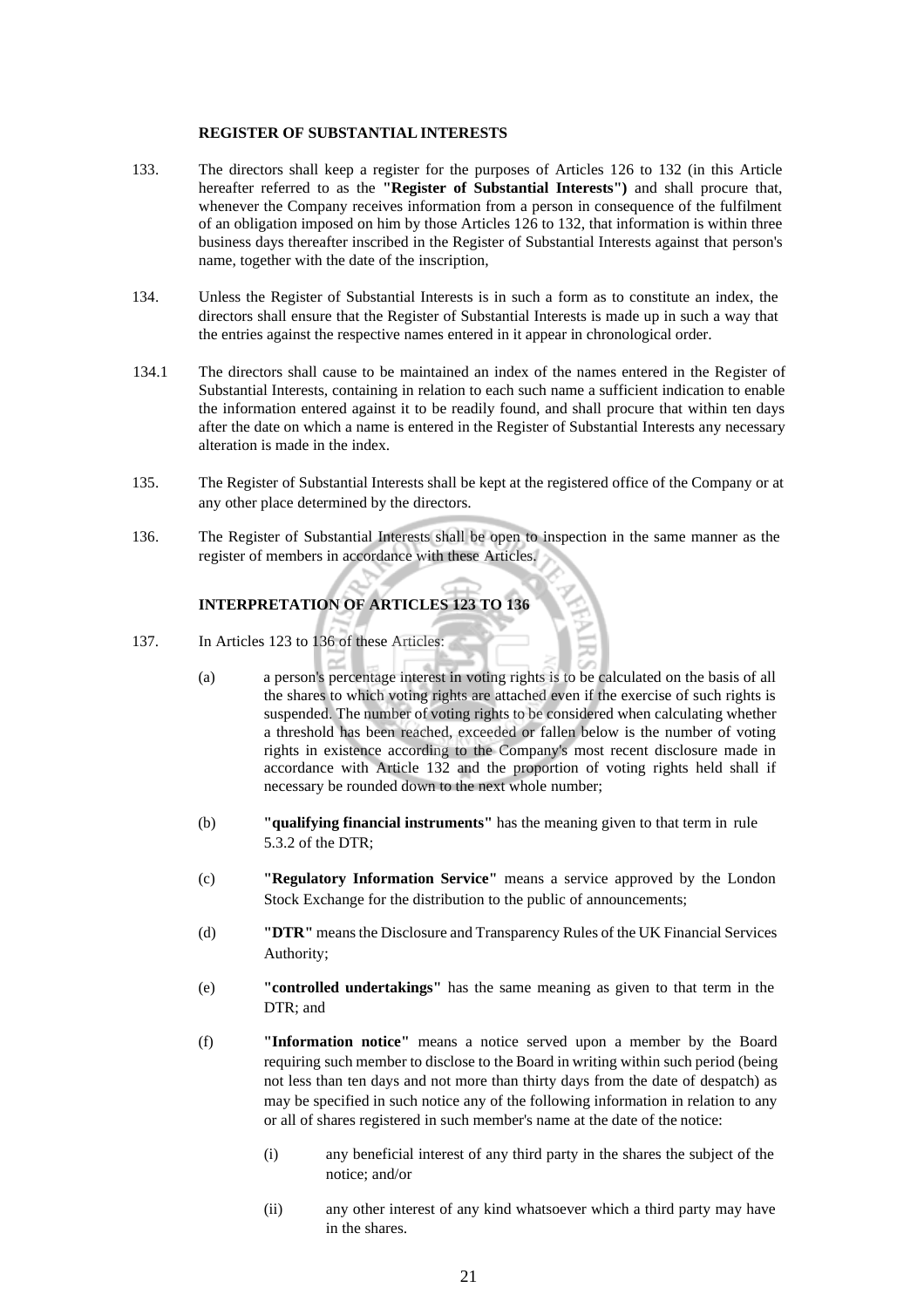- 138. For the purposes of Articles 123 to 136 a person is an indirect holder of shares for the purposes of the applicable definition of shareholder to the extent that he is entitled to acquire, to dispose of, or to exercise voting rights in any of the cases listed in rule 5.2.1 of the DTR or a combination of them.
- 139. For the purposes of Articles 123 to 136, voting rights held by those persons listed in rule 5.1.3 of the DTR are to be disregarded completely.
- 140. The Company shall not by virtue of anything done for the purposes of Articles 123 to 136 or this Article be deemed to be affected with notice of, or put upon enquiry as to, the rights of any person in relation to any shares.
- 141. References in this Article to the DTR include any modification thereof by the UK Financial Services Authority for the time being in force.

#### **142. TAKEOVER PROVISIONS**

- 142.1 The provisions of Articles 142.1 to 142.15 shall apply to the Company unless the Takeover Panel (as defined hereinafter) has advised the Company (or a financial adviser to the Company) that the Company is subject to the Takeover Code (as defined hereinafter).
- 142.2 Subject to Articles 142.12 to 142.14, except with the consent of a resolution of the Board in the case of the 20% threshold, when:
	- (a) any member (or person acting in concert with such member) acquires, whether in a single transaction or by a series of transactions over a period of time, an interest in shares which (taken together with shares in which such member or persons acting in concert with such member are interested) carry 20% or 30% or more of the voting rights of the Company; or
	- (b) any member, together with persons acting in concert with such member, is interested in shares which in the aggregate carry not less than 20% or 30% of the voting rights of the Company but does not hold shares carrying more than 50% of such voting rights and such member, or any person acting in concert with such member, acquires an interest in any other shares which increases the percentage of shares carrying voting rights in which he is interested,

such member (the "**Offeror**") shall extend an offer, on the basis set out in Articles 142.3 to 142.6, to the holders of all the issued (and to be issued) shares in the Company. An offer will not be required under this Article 142.2 where control of the Company is acquired as a result of a voluntary offer made materially in accordance with the provisions of the Takeover Code (as if the Takeover Code applied to the Company) to all holders of shares. An offer will not be required under this Article 142.2 as a result of the acquisition by a person of shares upon the Company's original admission to trading on the Main Market of the London Stock Exchange or as a result of the exercise by a person (or, in respect of a corporate entity, a member of that corporate entity's Group) of warrants or options which were granted to such person upon the Company's original admission to trading on the Main Market of the London Stock Exchange. For the purposes of this Article 142.2 "**Group**" in relation to a corporate entity means that corporate entity's subsidiaries, its holding company and any subsidiaries of such holding company.

142.3 An offer made pursuant to Article 142.2 must be conditional only upon the Offeror having received acceptances in respect of shares which, together with shares acquired or agreed to be acquired before or during the offer, will result in the Offeror and any person acting in concert with it holding shares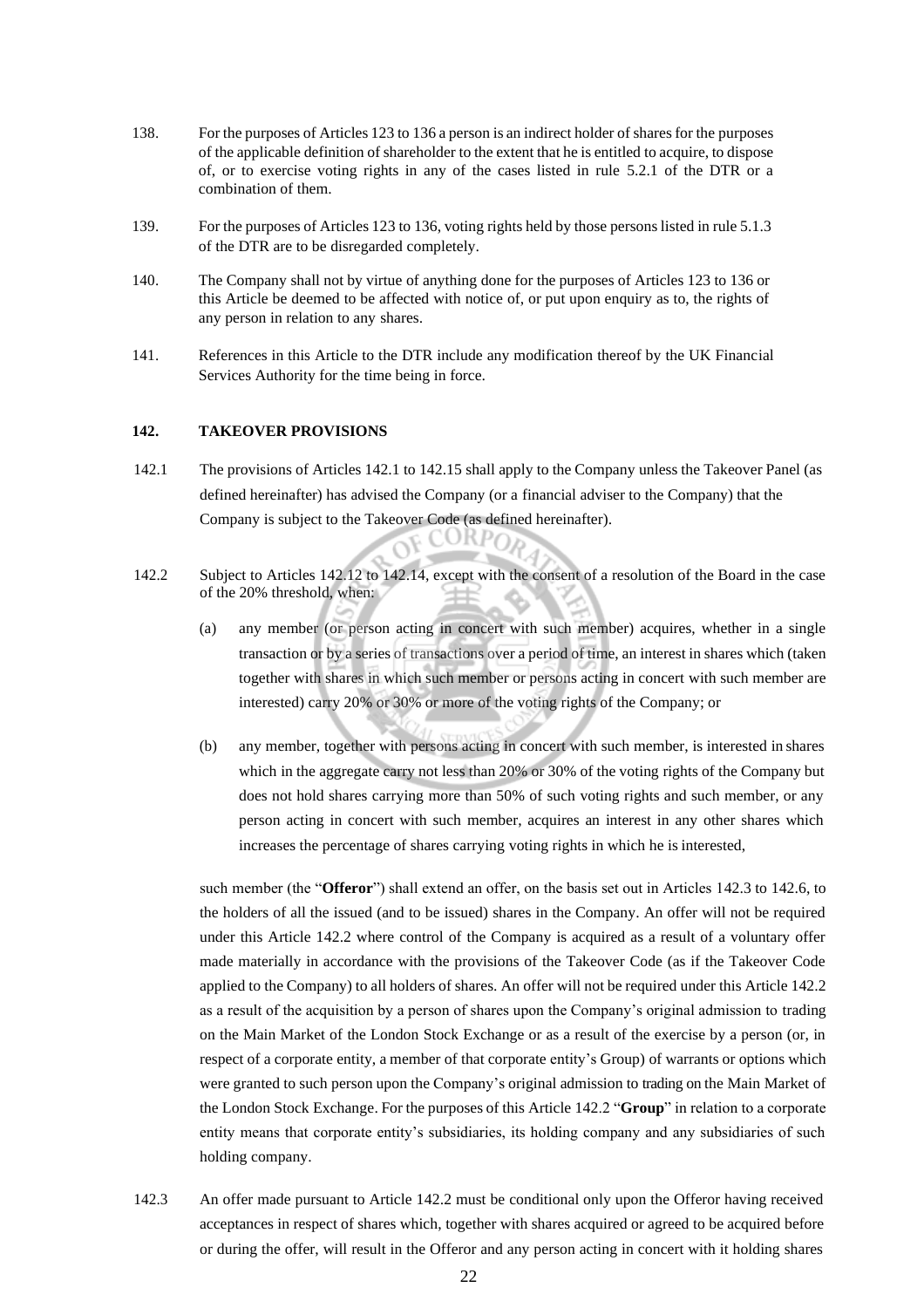carrying more than 50% of the voting rights of the Company.

- 142.4 An offer made pursuant to Article 142.2 must be in cash or be accompanied by a cash alternative at not less than the highest price paid by the Offeror or any person acting in concert with it for any interest in shares during the 12 months prior to the date upon which an announcement of that offer would have been required had the Takeover Code applied to the Company. If, after the obligation to make an offer pursuant to Article 142.2 arises and before the offer closes for acceptance, the Offeror or any person acting in concert with it acquires any interest in shares at above the offer price, it shall increase its offer to not less than the highest price paid for the interest in shares so acquired. The cash offer or the cash alternative must remain open after the offer has become or been declared unconditional as to acceptances for not less than fourteen (14) days after the date on which it would otherwise have expired.
- 142.5 When an offer is made pursuant to Article 142.2 and the Company has convertible securities outstanding, the Offeror must make an appropriate offer or proposal, on terms equivalent to the offer made for shares, to the holders of such convertible securities to ensure that their interests are safeguarded.
- 142.6 Any offer required to be made pursuant to Article 142.2 shall be made on terms that would be required by the then current Takeover Code, save to the extent that the Board otherwise determines. In relation to any offer required to be made pursuant to Article142.2, any matter which under the Takeover Code would fall to be determined by the Takeover Panel shall be determined by the Board in its absolute discretion or by such person appointed by the Board to make such determination.
- 142.7 No acquisition of any interest in shares which would give rise to a requirement for an offer pursuant to Article 142.2 may be made (and the directors shall be entitled to refuse to register any transfer of shares effecting such acquisition) if the making or implementation of such offer would or might be dependent on the passing of a resolution at any meeting of shareholders of the Offeror or upon any other conditions, consents or arrangements. ÷
- 142.8 No nominee of an Offeror or persons acting in concert with it may be appointed as a director, nor may an Offeror or any persons acting in concert with it exercise the votes attaching to any shares until the relevant offer document has been posted.
- 142.9 Except with the consent of a resolution of the Board, members shall comply with the requirements of the Takeover Code (as if the Takeover Code applied to the Company) in relation to any dealings in any shares and in relation to their dealings with the Company in relation to all matters. Any matter which under the Takeover Code would fall to be determined by the Takeover Panel shall be determined by the Board in its absolute discretion or by such person appointed by the Board to make such determination. Any notice which under the Takeover Code is required to be given to the Takeover Panel shall be given to the Company at its registered office.
- 142.10 Without limitation to the requirements of Article 142.9, at all times when the Company is in an offer period each member shall comply with the disclosure obligations set out in Rule 8 of the Takeover Code as if the Takeover Code applied to the Company.
- 142.11 If at any time any member hasincurred an obligation under Article 142.2 to extend an offer to the holders of all the issued shares (and any convertible securities of the Company), and shall have failed so to do, or that any member is in default of any other obligation imposed upon members pursuant to this Article142, then the Board shall as soon as practicable by notice (a "**Direction Notice**") to such member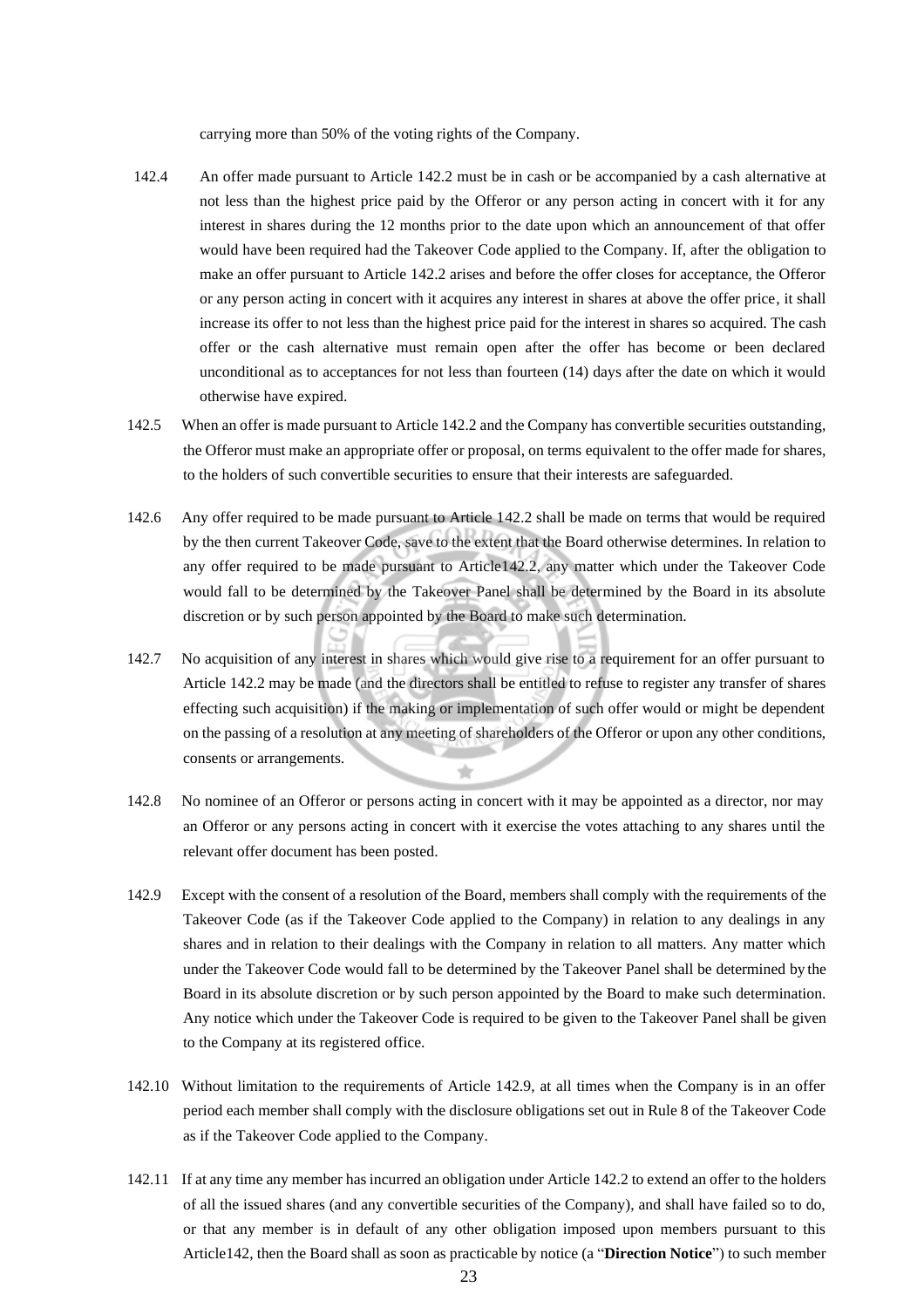and any other member acting in concert with such member (together the "**Defaulters**") direct that:

- (a) in respect of the shares held by the Defaulters (the "**Default Shares**") the Defaulters shall not be entitled to vote at a general meeting either personally or by proxy or to exercise any other right conferred by membership in relation to meetings of the Company;
- (b) except in a liquidation of the Company, no payment shall be made of any sums due from the Company on the Default Shares, whether in respect of capital or dividend or otherwise, and the Company shall not meet any liability to pay interest on any such payment when it is finally paid to the member; and
- (c) no other distribution shall be made on the Default Shares.
- 142.12 The Company shall be entitled, without the requirement to obtain the consent of any member, to make all such announcements as would be required or permitted under the Takeover Code (if the Takeover Code applied to the Company), notwithstanding that such announcements may make reference to, or contain information about, members or persons acting in concert with members.
- 142.13 Where shares or other securities of the Company are charged as security for a loan and, as a result of enforcement of such security, the lender incurs an obligation to make an offer under Article142.2, no such offer will be required if sufficient interests in shares are disposed of within a period of fourteen (14) days to persons unconnected with the lender, so that the percentage of shares carrying voting rights in which the lender, together with persons acting in concert with it, is interested is reduced to below 20% or 30% in a manner satisfactory to the Board (in its absolute discretion). In any case where arrangements are to be made involving a transfer of voting rights to the lender, but which do not amount to enforcement of security, no offer under Article 142.2 will be required if the lender satisfies the Board (in the Board's absolute discretion) that such arrangements are necessary to preserve the lender's security and that the security was not given at a time when the lender had reason to believe that enforcement was likely. A receiver, liquidator or administrator of a company, or any other insolvency or bankruptcy official, is not required to make an offer under Article 142.2 when he acquires an interest in shares carrying 20% or 30% or more of the voting rights in the Company in his capacity as such, but Article 142.2 shall for the avoidance of doubt apply to a purchaser from such a person.
- 142.14 Where in the opinion of the Board the Company is in such a serious financial position that the only way it can be saved is by an urgent rescue operation which involves the issue of new shares to, or the acquisition of existing shares by, the rescuer, without approval by a resolution of the Board, and which would otherwise require the rescuer to make an offer pursuant to Article142.2, the Board may waive the requirements of Article 142.2 in such circumstances provided that either:
	- (a) approval for the rescue operation by a resolution of the Board on a poll is obtained as soon as possible after the rescue operation is carried out; or
	- (b) some other protection for the Board is provided which the Board considers satisfactory in the circumstances.
- 142.15 If, due to a bona fide inadvertent mistake, a person incurs an obligation to make an offer under Article142.2, the Board may waive the requirement to make such an offer if sufficient interests in shares are disposed of within a limited period (being a maximum of fourteen (14) days) to persons unconnected with such person, so that the percentage of shares carrying voting rights in which the person, together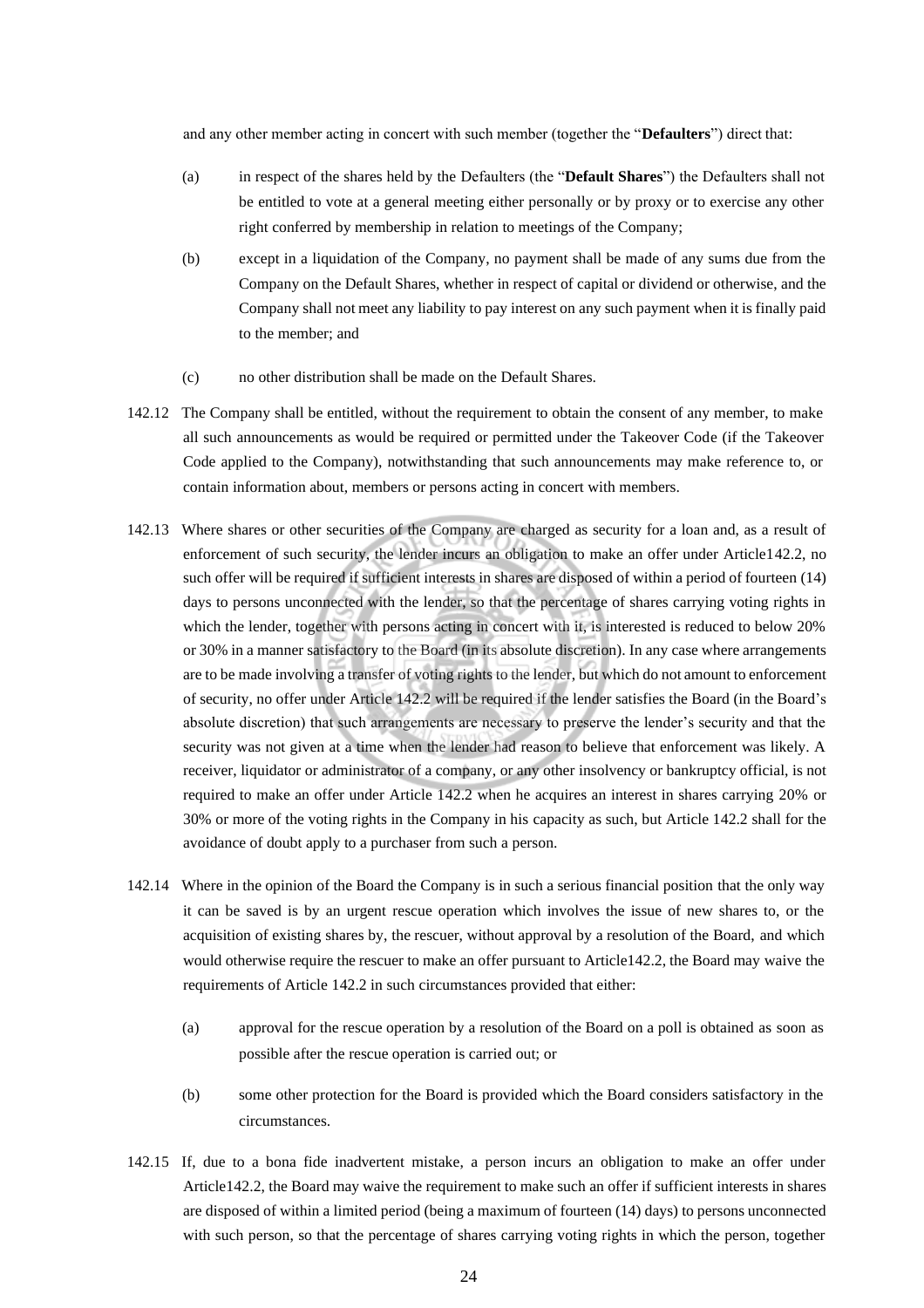with persons acting in concert with him, is interested is reduced to below 20% or 30% in a manner satisfactory to the Board.

- 142.16 In construing this Article 142:
	- (a) the words, "**acting in concert**", "**control**", "**interests**" in securities, "**offer period**", "**voting rights**" and any other words and expressions used in or defined in the Takeover Code shall bear the same meanings given by the Takeover Code;
	- (b) the **Takeover Code** refers to the City Code on Takeover and Mergers as published by the Panel on Takeovers and Mergers, an independent body established in 1968 by the Government of the United Kingdom;
	- (c) the **Takeover Panel** refers to the Panel on Takeovers and Mergers, an independent body, established in 1968, whose main functions are to issue and administer the Takeover Code and to supervise and regulate takeovers and other matters to which the Takeover Code applies in accordance with the rules set out in the Takeover Code;
	- (d) "the **Board**" means the board of directors of the Company;
	- (e) for the avoidance of doubt and for the purpose of this Article 142 only, a reference to a member shall include a person who becomes (or upon entry in the Register would become) a member as a result of any acquisition of an interest in shares to which this Article 142 relates; and
	- (f) any decision to be made, or discretion to be exercised, by the Board shall be made or exercised by the Board excluding any director who is (or may be) obliged to make an offer pursuant to Article 142.2 or who is acting in concert with any person who is (or may be) obliged to make such an offer."

Ŕ